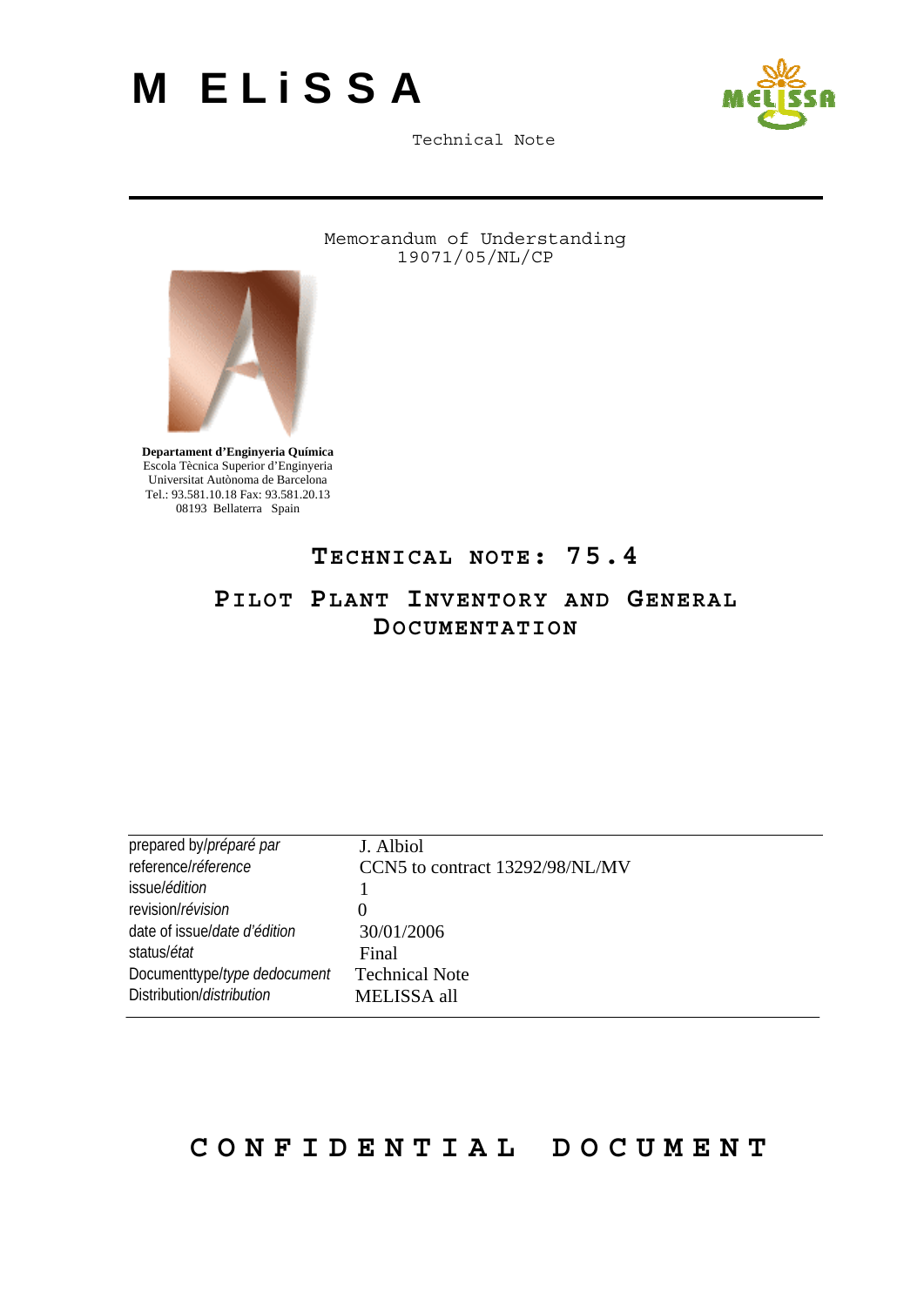

issue 1 revision 0 - 30/01/2006

#### **APPROVAL**

<span id="page-1-0"></span>

| Title<br>Pilot Plant Inventory and General Documentation<br>titre | <b>ISSUE</b><br>issue | revision <sub>o</sub><br>revision |
|-------------------------------------------------------------------|-----------------------|-----------------------------------|
|-------------------------------------------------------------------|-----------------------|-----------------------------------|

| author<br>auteur | J. Albiol | date<br>date | 30/01/2006 |
|------------------|-----------|--------------|------------|
|                  |           |              |            |

| approved by<br>approuvé by | F. Gòdia | date<br>date | 30/01/2006 |  |
|----------------------------|----------|--------------|------------|--|
|----------------------------|----------|--------------|------------|--|

### **CHANGE LOG**

| reason for change <i>Iraison du changement</i>   issue/ <i>issue</i>   revision/ <i>revision</i> |  | date/ <i>date</i> |
|--------------------------------------------------------------------------------------------------|--|-------------------|
|                                                                                                  |  |                   |

### **CHANGE RECORD**

Issue: 1 Revision: 0

| reason for change/raison du changement | page(s)/ <i>page(s)</i> | paragraph(s)/ <i>paragraph(s)</i> |
|----------------------------------------|-------------------------|-----------------------------------|
|                                        |                         |                                   |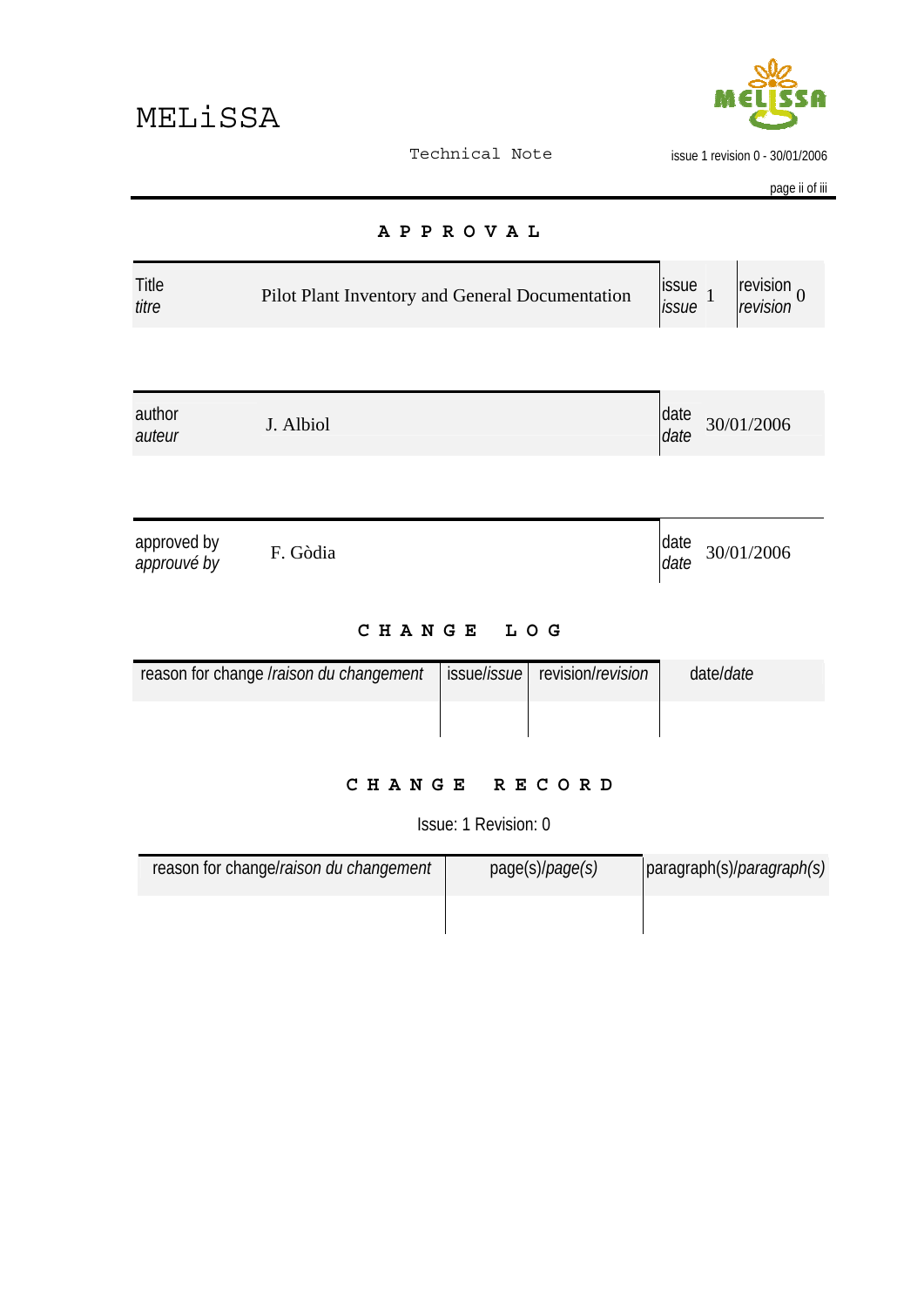

issue 1 revision 0 - 30/01/2006

page iii of iii

## **T ABLE O F C ONTENTS**

| 4. Technical Documentation Related To The Pilot Plant Hardware And Software13 |  |
|-------------------------------------------------------------------------------|--|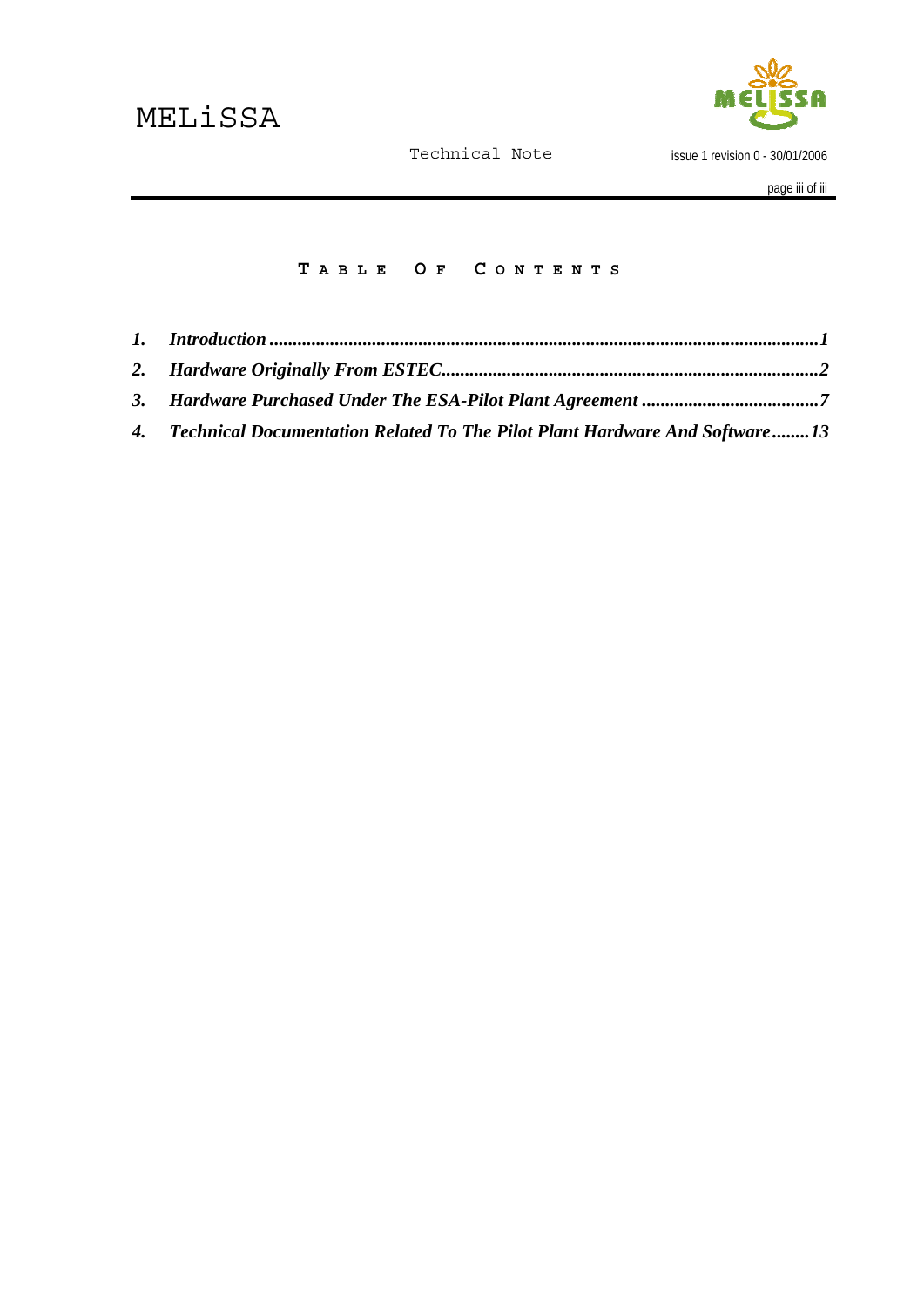

## <span id="page-3-0"></span>**1. Introduction**

The MELiSSA Pilot Plant, located at Universitat Autònoma de Barcelona, is the laboratory were the terrestrial integration and demonstration of the MELiSSA loop concept will be performed.

Since its inception the laboratory was located a the European Space Research and Technology Centre (ESTEC) premises of the European Space Agency. Due to internal reorganization this laboratory was moved to Universitat Autònoma de Barcelona in 1995, more precisely at the 'Departament d'Enginyeria Química' on the Bellaterra campus, which became en ESA external laboratory. The laboratory has been operated since then by UAB under the framework of a co-financing agreement between ESA and the Spanish MCyT (Ministerio de Ciencia y Tecnología), CDTI (Centro para el Desarrollo de la Tecnología Industrial) and Catalan CIRIT (Comissió Interdepartamental de Recerca i Innovació Tecnològica).

As part of the initial agreement the equipment initially located at the ESTEC laboratory was transferred to UAB. Since, then and as a result of the operation under the financial agreement, the laboratory has been incorporating the required equipment for its proper operation.

Therefore as a result of its origin, two different inventories have been maintained. On one side the equipment originally provided by ESTEC, (this equipment remains property of ESTEC and is still listed in its inventory). On the other hand the new equipment that has been purchased along the time, in some cases to replace the out of order or the obsolete one.

This report reviews the status of the equipment at January 2005 and the lists the existing documentation describing the installed main hardware.

| Pilot Plant Inventory and General Documentation                                                               |  |  |  |  |  |
|---------------------------------------------------------------------------------------------------------------|--|--|--|--|--|
|                                                                                                               |  |  |  |  |  |
| This document is confidential property of the MELISSA partners and shall not be used, duplicated, modified or |  |  |  |  |  |
| transmitted without their authorization                                                                       |  |  |  |  |  |
| Memorandum of Understanding 19071/05/NL/CP                                                                    |  |  |  |  |  |
|                                                                                                               |  |  |  |  |  |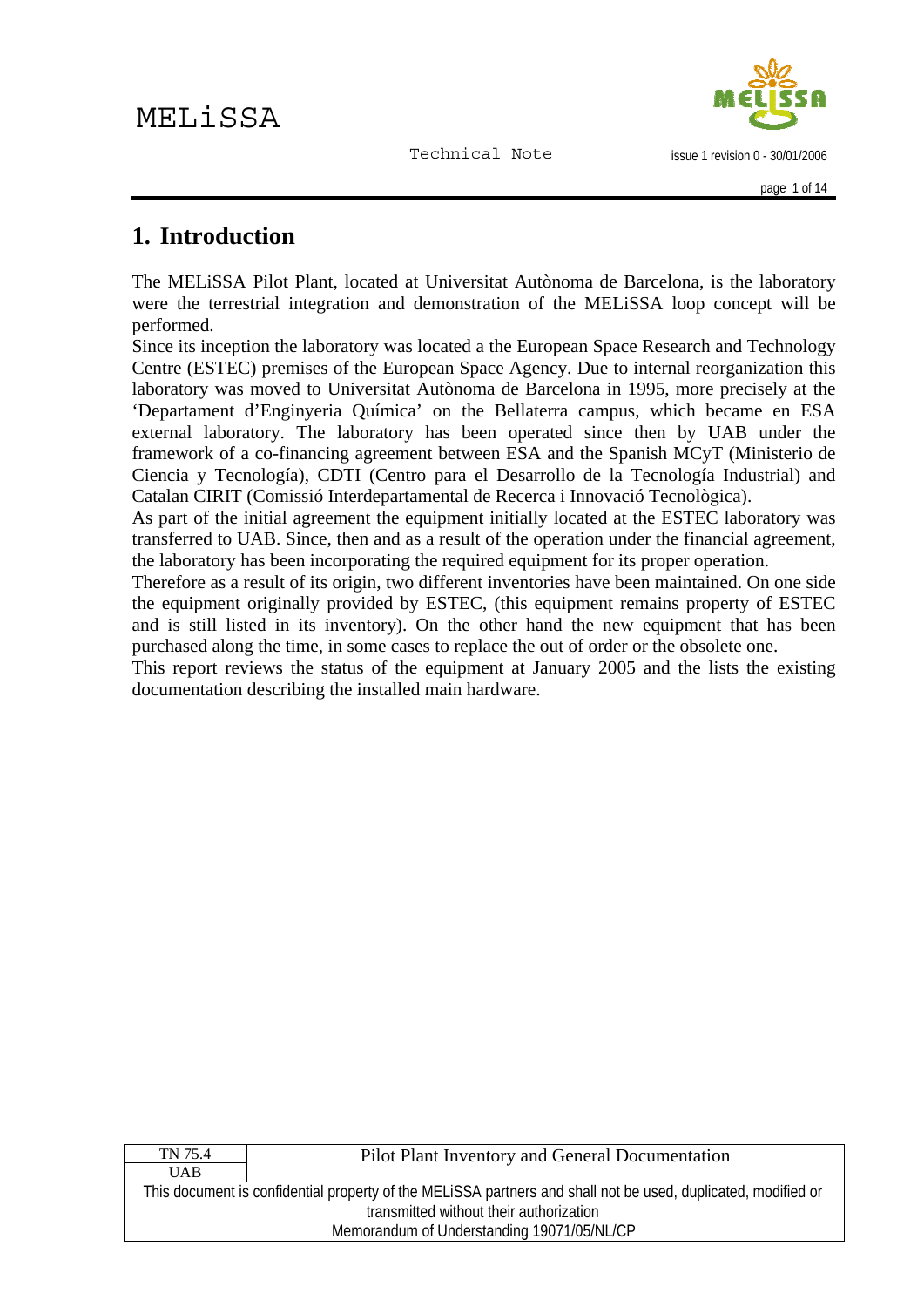issue 1 revision 0 - 30/01/2006

## <span id="page-4-0"></span>**2. Hardware Originally From ESTEC**

As explained in the introduction, part of the hardware used in the Pilot Plant was provided by ESTEC in 1995. This hardware remains ESA property. Pilot Plant inventory number beginning with E reflect ESTEC property. The following table lists this hardware and its present status. Items labelled 'ER' have been recently requested by ESTEC and will be returned as soon as possible. UAB does not know its date of purchase. Nevertheless it has remained under UAB custody for more than 10 years and therefore its residual value is considered negligible.

|           | Type of                |                       | Num.                    | <b>Cost</b>   |              |                   |
|-----------|------------------------|-----------------------|-------------------------|---------------|--------------|-------------------|
| PP_Number | equipment              | <b>Supplier</b>       | <b>ESTEC</b><br>Invent. | <b>New</b>    | Localization | <b>Remarks</b>    |
| E00001    | Gas Pump               | <b>KNF</b>            | 1                       | (Euro)<br>250 | Storeroom    |                   |
| E00002    | Gas Pump               | <b>KNF</b>            | $\overline{2}$          | 250           | Storeroom    |                   |
| E00003    | Gas Pump               | <b>KNF</b>            | 3                       | 250           | Storeroom    |                   |
| E00004    | Gas Pump               | <b>KNF</b>            | $\overline{\mathbf{4}}$ | 250           | Storeroom    |                   |
| E00005    | Gas Pump               | <b>KNF</b>            | 5                       | 250           | Storeroom    |                   |
| E00006    | Gas Pump               | Memmigen              | 6                       | 200           | Storeroom    |                   |
| E00007    | <b>Gas Pump</b>        | <b>VDO</b>            | $\overline{7}$          | 200           | Storeroom    |                   |
| E00008    | Gas Pump               | <b>VDO</b>            | 8                       | 200           | Storeroom    |                   |
| E00009    | Peristaltic Pump       | Alitea                | 9                       | 1320          | Storeroom    |                   |
| E00010    | Peristaltic Pump       | Alitea                | 10                      | 1320          | Storeroom    |                   |
| E00011    | Peristaltic Pump       | <b>WATSON</b>         | 12                      | 1320          | Storeroom    |                   |
| E00012    | Peristaltic Pump       | <b>ISMATEC</b>        | 13                      | 1320          | Lab          |                   |
| E00013    | Peristaltic Pump       | <b>ISMATEC</b>        | 14                      | 1320          | C-IVa        |                   |
| E00014    | Peristaltic Pump       | <b>ISMATEC</b>        | 15                      | 1320          | C-IVa        |                   |
| E00015    | <b>Tube Shaker</b>     | Labinco               | 16                      | 233           | Lab          | Vortex            |
| E00016    | Sample holder          | <b>KONTRON</b>        | 17                      | 2997          | Storeroom    |                   |
| E00017    | <b>Stirrer</b>         | <b>LABINCO</b>        | 18                      | 518           | Storeroom    |                   |
| E00018    | <b>Stirrer</b>         | <b>LABINCO</b>        | 19                      | 518           | Storeroom    |                   |
| E00019    | <b>Stirrer</b>         | <b>LABINCO</b>        | 20                      | 518           | Storeroom    | Out of Order (ER) |
| E00020    | <b>Stirrer</b>         | <b>LABINCO</b>        | 21                      | 518           | Lab          | Out of Order (ER) |
| E00021    | <b>Water Bath</b>      | <b>Nickel Electro</b> | 22                      | 380           | Lab          |                   |
| E00022    | <b>Stirrer</b>         | <b>LABINCO</b>        | 23                      | 518           | Storeroom    |                   |
| E00023    | <b>Stirrer</b>         | Snijders              | 24                      | 400           | Storeroom    | Multiagit         |
| E00024    | Peristaltic Pump       | Autoclude             | 25                      | 2000          | Storeroom    | Out of order      |
| E00025    | Lamp Support           | <b>ESTEC</b>          | 26                      | 250           | C-II-Bench   |                   |
| E00026    | <b>Steam Generator</b> | Bioengineering        | 27                      | 2000          | Storeroom    | Out of Order      |
| E00027    | Incubator              | Jouan                 | 28                      | 650           | Lab          |                   |
| E00028    | Power Supply           | Delta                 | 29                      | 1050          | $C-II$       |                   |
| E00029    | Power Supply           | Delta                 | 30                      | 1050          | $C-II$       |                   |

| TN 75.4 | Pilot Plant Inventory and General Documentation                                                               |
|---------|---------------------------------------------------------------------------------------------------------------|
| UAB.    |                                                                                                               |
|         | This document is confidential property of the MELISSA partners and shall not be used, duplicated, modified or |
|         | transmitted without their authorization                                                                       |
|         | Memorandum of Understanding 19071/05/NL/CP                                                                    |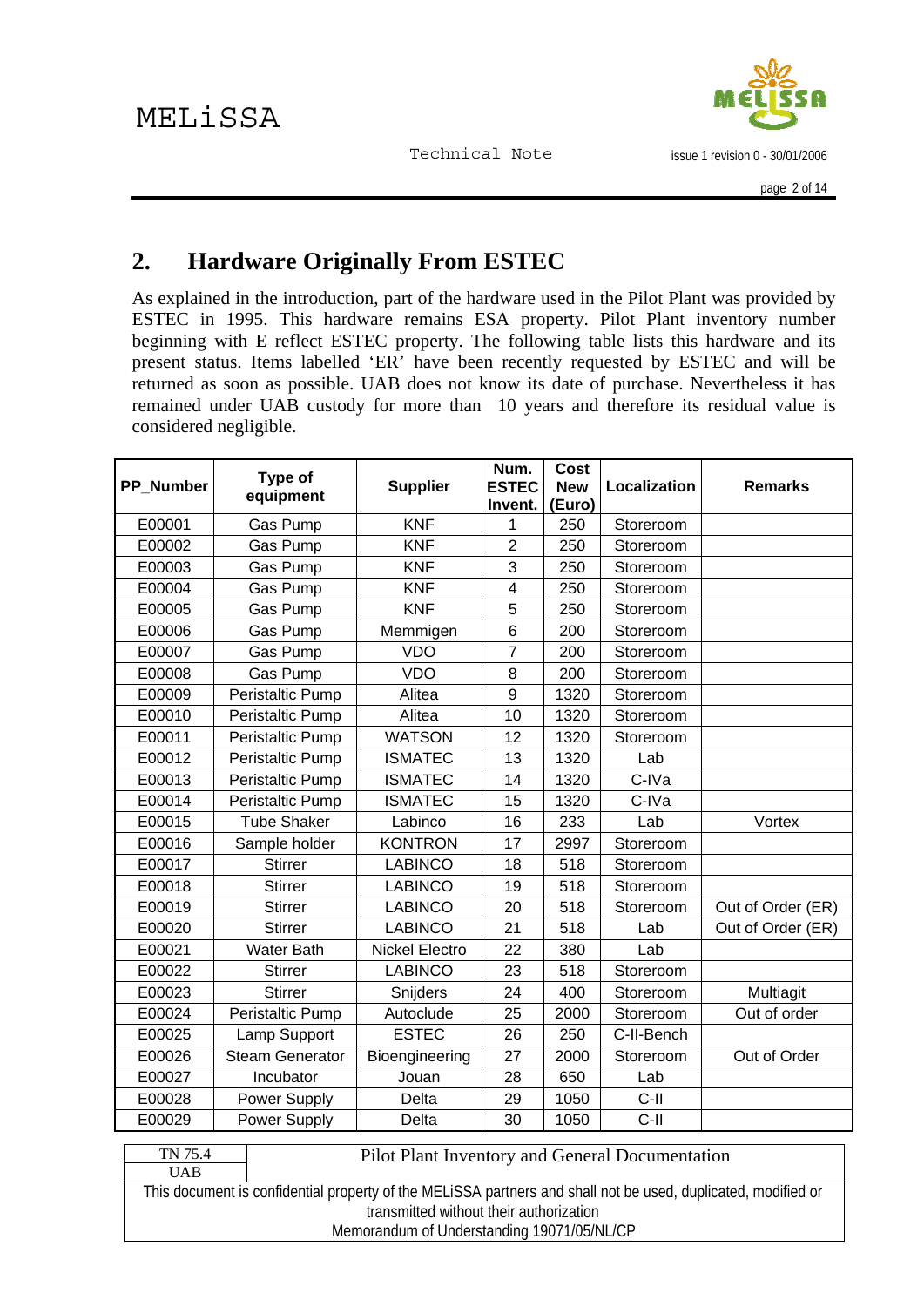

Technical Note

issue 1 revision 0 - 30/01/2006

page 3 of 14

| E00030                                     | <b>Bioreactor</b>                                                                                             | Applicon                                        | 31 | 4000     | C-II-Bench               |                   |
|--------------------------------------------|---------------------------------------------------------------------------------------------------------------|-------------------------------------------------|----|----------|--------------------------|-------------------|
| E00031                                     | motor controller                                                                                              | Applicon                                        | 32 | 587      | C-II-Bench               |                   |
| E00032                                     | motor                                                                                                         | Applicon                                        | 33 | 326      | C-II-Bench               |                   |
| E00033                                     | cables                                                                                                        | Applicon                                        | 34 | 200      | C-II-Bench               |                   |
| E00034                                     | Support                                                                                                       | Applicon                                        | 35 | 0        | C-II-Bench               |                   |
| E00035                                     | Peristaltic Pump                                                                                              | Masterflex                                      | 36 | 268      | Storeroom                |                   |
| E00036                                     | Peristaltic Pump                                                                                              | Masterflex                                      | 37 | 268      | Storeroom                |                   |
| E00037                                     | O2 Amplifyer                                                                                                  | Ingold                                          | 38 | 1024     | Storeroom                | In a box $(ER)$   |
| E00038                                     | pH amplifyer                                                                                                  | Ingold                                          | 39 | 1024     | Storeroom                | In a box $(ER)$   |
| E00039                                     | pH preamplifyer                                                                                               | Ingold                                          | 40 | 1024     | Storeroom                |                   |
| E00040                                     | Fan                                                                                                           | <b>KLIMA</b>                                    | 41 | 1000     | Storeroom                |                   |
| E00041                                     | <b>Stirrer</b>                                                                                                | Janke&KUNKEL                                    | 42 | 400      | Storeroom                |                   |
| E00042                                     | Light sensor                                                                                                  | <b>LICOR</b>                                    | 43 | 5357     | $C-II$                   |                   |
| E00043                                     | Lamp support                                                                                                  | <b>ESTEC</b>                                    | 44 | 250      | $C-II$                   |                   |
| E00044                                     | Pump                                                                                                          | <b>ISMATEC</b>                                  | 45 | 975      | Storeroom                |                   |
| E00045                                     | Gas Pump                                                                                                      | <b>KNF</b>                                      | 46 | 250      | Storeroom                |                   |
| E00046                                     | <b>Control Rack</b>                                                                                           | Bioengineering                                  | 47 | 2000     | Lab                      |                   |
| E00047                                     | Flow controller                                                                                               | <b>MKS</b>                                      | 48 | 2430     | Storeroom                | In a box $(ER)$   |
| E00048                                     | Flow controller                                                                                               | <b>MKS</b>                                      | 49 | 2430     | Storeroom                | In a box (ER)     |
| E00049                                     | pH probe                                                                                                      | Ingold                                          | 50 | 600      |                          | Out of Order      |
| E00050                                     | pH probe                                                                                                      | Ingold                                          | 51 | 600      |                          | Out of Order      |
| E00051                                     | pH probe                                                                                                      | Ingold                                          | 52 | 600      | $\overline{\phantom{0}}$ | Out of Order      |
| E00052                                     | pH probe                                                                                                      | Ingold                                          | 53 | 600      | $\overline{\phantom{0}}$ | Out of Order      |
| E00053                                     | pH probe                                                                                                      | Ingold                                          | 54 | 180      |                          | Out of Order      |
| E00054                                     | pH probe                                                                                                      | Ingold                                          | 55 | 180      |                          | Out of Order      |
| E00055                                     | pCO2 probe                                                                                                    | Ingold                                          | 56 | 963      | Storeroom                | In a box          |
| E00056                                     | pCO2 probe                                                                                                    | Ingold                                          | 57 | 963      | Storeroom                | In a box          |
| E00057                                     | pH probe                                                                                                      | Ingold                                          | 58 | 180      |                          | Out of Order      |
| E00058                                     | pH probe                                                                                                      | Ingold                                          | 59 | 180      |                          | Out of Order      |
| E00059                                     | biomass probe                                                                                                 | <b>MONITEK</b>                                  | 60 | 5552     | Storeroom                | In a box          |
| E00060                                     | pO2 probe                                                                                                     | Ingold                                          | 61 | 963      | Storeroom                |                   |
| E00061                                     | pH probe                                                                                                      | Ingold                                          | 62 | 180      |                          | Out of Order      |
| E00062                                     | pH probe                                                                                                      | Ingold                                          | 63 | 180      |                          | Out of Order      |
| E00063                                     | pO2 probe                                                                                                     | Ingold                                          | 64 | 963      | Storeroom                | In a box $(ER)$   |
| E00064                                     | pO2 probe                                                                                                     | Ingold                                          | 65 | 963      | Storeroom                | In a box $(ER)$   |
| E00065                                     | pO2 probe                                                                                                     | Ingold                                          | 66 | 963      | Storeroom                |                   |
| E00066                                     | <b>Printer Support</b>                                                                                        | <b>ESTEC</b>                                    | 67 | $\Omega$ | Storeroom                |                   |
| E00067                                     | Flowmeter                                                                                                     | <b>GILMONT</b>                                  | 68 | 350      | Storeroom                | In a box $(ER)$   |
| E00068                                     | Flowmeter                                                                                                     | teflon                                          | 69 | 350      | Storeroom                | In a box $(ER)$   |
| E00069                                     | <b>Filtration Probe</b>                                                                                       | <b>TECH-SEP</b>                                 | 70 | 8401     | Storeroom                | Out of Order (ER) |
| E00070                                     | <b>Filtration Probe</b>                                                                                       | <b>TECH-SEP</b>                                 | 71 | 8401     | Storeroom                | Out of Order (ER) |
| E00071                                     | Flowmeter                                                                                                     | teflon                                          | 72 | 350      | Storeroom                | In a box $(ER)$   |
| E00072                                     | Flowmeter                                                                                                     | teflon                                          | 73 | 350      | Storeroom                | In a box $(ER)$   |
| TN 75.4                                    |                                                                                                               |                                                 |    |          |                          |                   |
| <b>UAB</b>                                 |                                                                                                               | Pilot Plant Inventory and General Documentation |    |          |                          |                   |
|                                            | This document is confidential property of the MELISSA partners and shall not be used, duplicated, modified or |                                                 |    |          |                          |                   |
|                                            |                                                                                                               | transmitted without their authorization         |    |          |                          |                   |
| Memorandum of Understanding 19071/05/NL/CP |                                                                                                               |                                                 |    |          |                          |                   |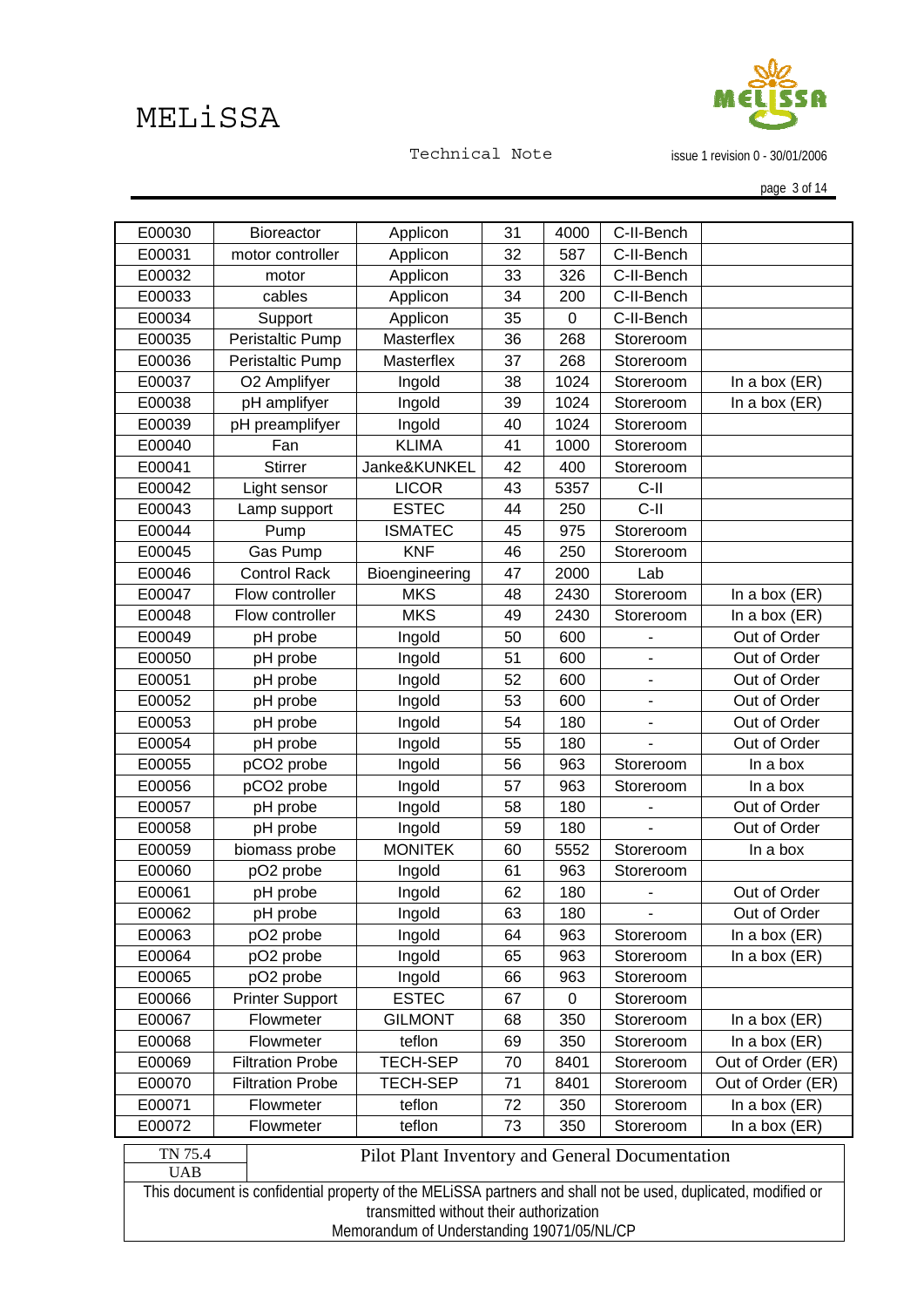

Technical Note

issue 1 revision 0 - 30/01/2006

page 4 of 14

| E00073 | NO3-Probe             | <b>ORION</b>    | 74    | 600   | Storeroom | In a box                         |
|--------|-----------------------|-----------------|-------|-------|-----------|----------------------------------|
| E00074 | Ref. Electrode        | <b>ORION</b>    | 75    | 180   | Storeroom | $NO3$ -ref                       |
| E00075 | current converter     | VDO             | 76    | 450   | $C-II$    |                                  |
| E00076 | Flow controller       | <b>MKS</b>      | 77    | 2430  | Storeroom | spare                            |
| E00077 | Flow controller       | <b>MKS</b>      | 78    | 2430  | Storeroom | spare                            |
| E00078 | <b>VCC100</b>         | <b>SENSYCON</b> | 48328 | 3571  | Storeroom | Out of order spare<br>(Christel) |
| E00079 | <b>Arcnet Board</b>   | <b>SMC</b>      | 79    | 315   |           | Out of order                     |
| E00080 | <b>Arcnet Board</b>   | <b>SMC</b>      | 80    | 315   |           | Out of order                     |
| E00081 | <b>CCU Board</b>      | <b>Toptools</b> | 81    | 1750  |           | Out of order                     |
| E00082 | pH preamplifyer       | Ingold          | 82    | 1024  | Storeroom |                                  |
| E00083 | pH amplifyer          | Ingold          | 83    | 1024  | Storeroom |                                  |
| E00084 | O2 Amplifyer          | Ingold          | 84    | 1024  | Storeroom |                                  |
| E00085 | O2 Amplifyer          | Ingold          | 85    | 1024  | Storeroom |                                  |
| E00086 | Flowmeter             | <b>KDG</b>      | 86    | 350   | Storeroom |                                  |
| E00087 | NH <sub>3</sub> probe | <b>ORION</b>    | 87    | 750   | Storeroom |                                  |
| E00088 | CO <sub>2</sub> meter | Bioengineering  | 88    | 3500  | Storeroom |                                  |
| E00089 | Magnetic stirrer      | <b>HANNA</b>    | 89    | 100   | Storeroom |                                  |
| E00090 | Magnetic stirrer      | <b>HANNA</b>    | 90    | 100   | Storeroom |                                  |
| E00091 | pump                  | <b>MEREDOS</b>  | 91    | 0     | Storeroom |                                  |
| E00092 | Power Supply          | <b>PHOENIX</b>  | 92    | 100   | Storeroom |                                  |
| E00093 | Power Supply          | <b>PHOENIX</b>  | 93    | 100   | Storeroom |                                  |
| E00094 | Converter             | <b>VDO</b>      | 94    | 450   | Storeroom |                                  |
| E00095 | Converter             | <b>VDO</b>      | 95    | 450   | Storeroom |                                  |
| E00096 | Protection            | Bioengineering  | 96    | 250   | Lab       |                                  |
| E00097 | Grinder               | Wheaton         | 97    | 260   | Storeroom |                                  |
| E00098 | Pump                  | <b>ISMATEC</b>  | 98    | 1320  | C-III     | Rack-Nitro                       |
| E00099 | Flow controller       | <b>MKS</b>      | 100   | 2430  | C-III     | Rack-Nitro                       |
| E00100 | Flow controller       | <b>MKS</b>      | 101   | 2430  | C-III     | Rack-Nitro                       |
| E00101 | Flow controller       | <b>MKS</b>      | 102   | 2430  | C-III     | Rack-Nitro                       |
| E00102 | Pump                  | <b>KNF</b>      | 103   | 250   | $C$ -III  | Rack-Nitro                       |
| E00103 | pH-probe              | <b>INGOLD</b>   | 104   | 180   |           | Out of Order                     |
| E00104 | Flowmeter             | <b>KDG</b>      | 105   | 350   | Storeroom | Rack-Nitro                       |
| E00105 | Microscope            | <b>ZEISS</b>    | 106   | 11201 | Alter-Lab |                                  |
| E00106 | <b>RACK</b>           | <b>RITTAL</b>   | 106   | 45000 | Lab       | cost with<br>controllers?        |
| E00107 | <b>RACK</b>           | <b>RITTAL</b>   | 107   | 1000  | Lab       |                                  |
| E00108 | <b>RACK</b>           | <b>ESTEC</b>    | 108   | 3000  | Lab       |                                  |
| E00109 | VCC interface         | <b>SENSYCON</b> | 109   | 3571  | C-II      |                                  |
| E00110 | Screen                | <b>KONTRON</b>  | 665   | 0     | Alter-Lab |                                  |
| E00111 | Printer               | <b>KONTRON</b>  | 666   | 2007  | Alter-Lab |                                  |
| E00112 | Screen                | <b>COMPAQ</b>   | 668   | 0     | Lab       |                                  |
| E00113 | Vac Pump              | <b>GENEVAC</b>  | 10466 | 500   | Storeroom | Out of Order                     |

| Pilot Plant Inventory and General Documentation                                                               |  |  |  |  |  |  |
|---------------------------------------------------------------------------------------------------------------|--|--|--|--|--|--|
|                                                                                                               |  |  |  |  |  |  |
| This document is confidential property of the MELISSA partners and shall not be used, duplicated, modified or |  |  |  |  |  |  |
| transmitted without their authorization                                                                       |  |  |  |  |  |  |
| Memorandum of Understanding 19071/05/NL/CP                                                                    |  |  |  |  |  |  |
|                                                                                                               |  |  |  |  |  |  |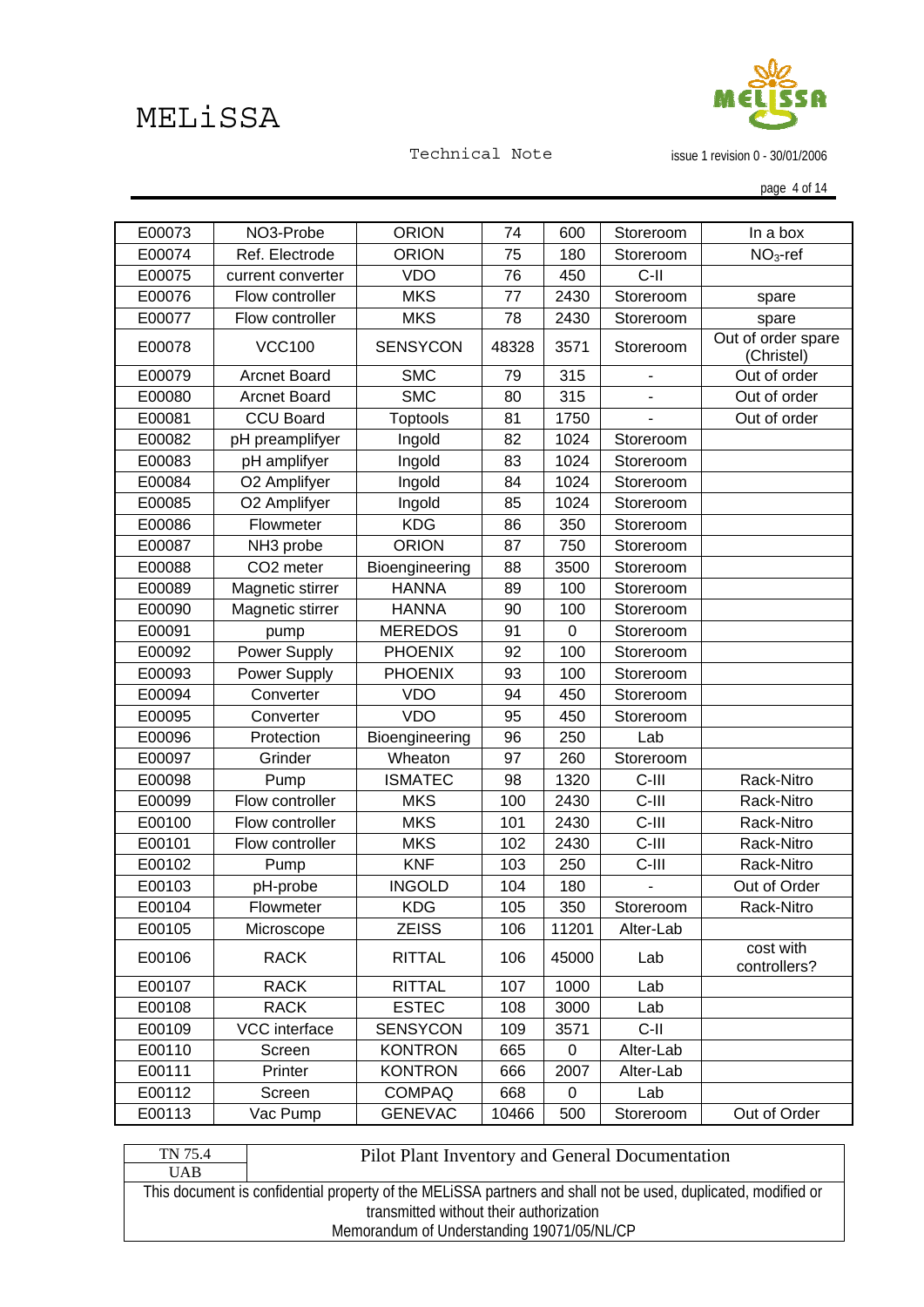

#### Technical Note

issue 1 revision 0 - 30/01/2006

page 5 of 14

| E00114 | Hoven                    | Heraeus         | 13450 | 500   | Alter-Lab      | <b>Fermentation Pilot</b><br>Plant |
|--------|--------------------------|-----------------|-------|-------|----------------|------------------------------------|
| E00115 | Freezer                  | Westinghouse    | 17866 | 500   |                | Out of order                       |
| E00116 | Power Supply             | Fontaine        | 18730 | 1500  | C-II-Bench     | Rubrum bench test                  |
| E00117 | Power Supply             | Fontaine        | 18733 | 1500  | C-IVa-Bench    | spiru bench                        |
| E00118 | Power Supply             | Fontaine        | 28126 | 1500  | Storeroom      | <b>RACK</b> extern                 |
| E00119 | Power Supply             | Fontaine        | 28127 | 1500  | Storeroom      | <b>RACK</b> extern                 |
| E00120 | Power Supply             | Fontaine        | 28131 | 1500  | C-II-Bench     | Rubrum bench test                  |
| E00121 | Power Supply             | Fontaine        | 28132 | 1500  | Storeroom      | <b>RACK</b> extern                 |
| E00122 | Power Supply             | Fontaine        | 28137 | 1500  | C-IVa-Bench    | spiru bench                        |
| E00123 | Power Supply             | Fontaine        | 28144 | 1500  | Storeroom      | RACK extern                        |
| E00124 | Thermostatic bath        | <b>HAAKE</b>    | 45551 | 2019  | C-II-Bench     |                                    |
| E00125 | pH Meter                 | Shott           | 45996 | 1200  | Storeroom      | Out of order                       |
| E00126 | Spectrophotometer        | Dr. Lange       | 46094 | 10354 |                | Out of order-Dec-<br>2003          |
| E00127 | O <sub>2</sub> Analyser  | <b>SERVOMEX</b> | 46177 | 10285 | $\blacksquare$ | <b>Returned to ESTEC</b>           |
| E00128 | Regulateur               | <b>VDO</b>      | 46202 | 8500  | Lab            | Rack-106 (rub)                     |
| E00129 | Regulateur               | <b>VDO</b>      | 46203 | 8500  | Lab            | Rack-108 (Nitro)                   |
| E00130 | CO2 Analyser             | <b>MAIHAK</b>   | 46298 | 9650  | Lab            | rack Spir.                         |
| E00131 | control unit             | Applicon        | 46484 | 4837  | C-II-Bench     |                                    |
| E00132 | pH-Meter                 | <b>ORION</b>    | 46581 | 2667  | Storeroom      | conductiv. meter                   |
| E00133 | Thermostatic Bath        | Haake           | 46606 | 2019  | C-III-Bench    |                                    |
| E00134 | Control unit             | <b>ORION</b>    | 46727 | 1125  | Storeroom      |                                    |
| E00135 | <b>Control Unit</b>      | VDO             | 46728 | 100   | Storeroom      | metter pH/ISE                      |
| E00136 | Power Supply             | Delta           | 46950 | 1050  | $C-II$         |                                    |
| E00137 | Power Supply             | Delta           | 46953 | 1050  | $C-II$         |                                    |
| E00138 | Peristaltic Pump         | <b>ISMATEC</b>  | 47032 | 1320  |                | Out of Order Feb-<br>2000          |
| E00139 | NO3-Analyser             | Dr.Lange        | 47113 | 14245 | Lab            | Rack-Nitro                         |
| E00140 | Centrifugue              | <b>BECKMAN</b>  | 47123 | 22000 | Alter-Lab      | $\mathbf 0$                        |
| E00141 | Regulateur               | <b>VDO</b>      | 47294 | 8500  | Lab            | Rack-108 (Nitro)                   |
| E00142 | Regulateur               | <b>VDO</b>      | 47295 | 8500  | Lab            | Rack-108 (Nitro)                   |
| E00143 | Regulateur               | <b>VDO</b>      | 47296 | 8500  | $\blacksquare$ | Out of Order                       |
| E00144 | Regulateur               | <b>VDO</b>      | 47297 | 8500  |                | Out of Order                       |
| E00145 | Regulateur               | <b>VDO</b>      | 47298 | 8500  | Lab            | Rack-108 (Nitro)                   |
| E00146 | PC                       | Compaq          | 47299 | 4760  | Lab            |                                    |
| E00147 | printer                  | <b>EPSON</b>    | 47300 | 1200  | Storeroom      |                                    |
| E00148 | Peristaltic Pump         | <b>ISMATEC</b>  | 47301 | 975   | Lab            | 47021?                             |
| E00149 | PC                       | <b>COMPAQ</b>   | 47301 | 4760  | Lab            |                                    |
| E00150 | <b>Thermostatic Bath</b> | <b>HAAKE</b>    | 47334 | 2019  | Lab            |                                    |
| E00151 | <b>Filtration unit</b>   | <b>TECH-SEP</b> | 47369 | 8401  | Lab            | Rack-Nitro Out of<br>Order (ER)    |
| E00152 | Peristaltic Pump         | <b>ISMATEC</b>  | 47400 | 975   |                | Out of Order Feb-<br>2000          |

| Pilot Plant Inventory and General Documentation                                                               |  |  |  |  |  |
|---------------------------------------------------------------------------------------------------------------|--|--|--|--|--|
|                                                                                                               |  |  |  |  |  |
| This document is confidential property of the MELISSA partners and shall not be used, duplicated, modified or |  |  |  |  |  |
| transmitted without their authorization                                                                       |  |  |  |  |  |
| Memorandum of Understanding 19071/05/NL/CP                                                                    |  |  |  |  |  |
|                                                                                                               |  |  |  |  |  |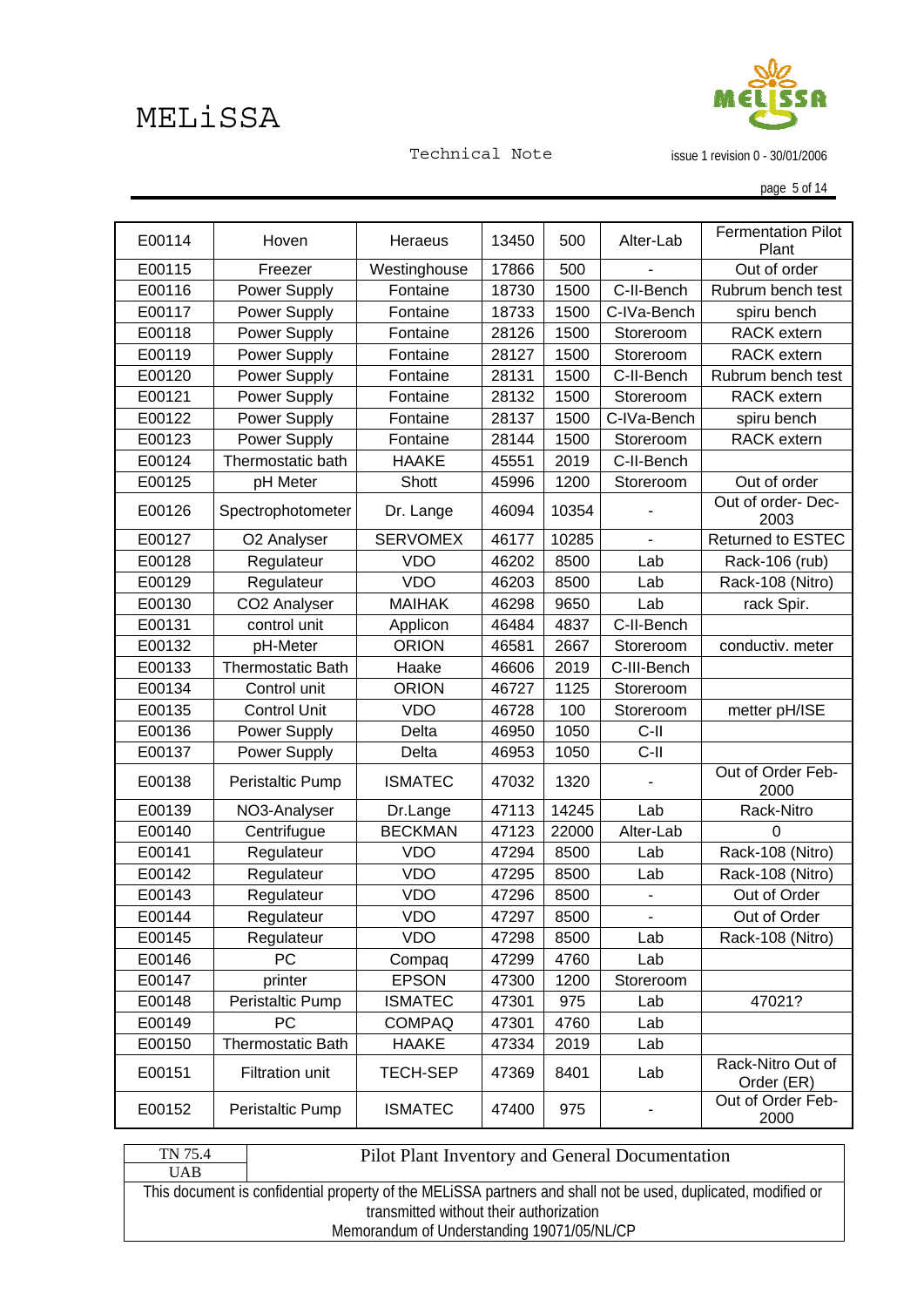

#### Technical Note

issue 1 revision 0 - 30/01/2006

page 6 of 14

| E00153 | Peristaltic Pump         | <b>ISMATEC</b>       | 47438 | 975   | $\blacksquare$ | Out of Order Feb-<br>2000 |
|--------|--------------------------|----------------------|-------|-------|----------------|---------------------------|
| E00154 | Biomass analyzer         | <b>MONITEK</b>       | 47452 | 8328  | $C-II$         |                           |
| E00155 | Dish Washer              | Nertz                | 47458 | 5500  |                | Out of Order              |
| E00156 | Freezer                  | <b>BOSCH</b>         | 47459 | 750   | Lab            |                           |
| E00157 | AirLift 7L               | Bioengineering       | 47602 | 18000 | Lab            |                           |
| E00158 | Peristaltic Pump         | <b>ISMATEC</b>       | 47608 | 1320  | C-III          | Rack-Nitro                |
| E00159 | Peristaltic Pump         | <b>ISMATEC</b>       | 47699 | 1320  | Lab            |                           |
| E00160 | Peristaltic Pump         | <b>ISMATEC</b>       | 47700 | 975   |                | Out of Order Feb-<br>2000 |
| E00161 | <b>BOD</b>               | <b>VOITH</b>         | 47775 | 19289 | $\blacksquare$ | Out of order              |
| E00162 | <b>Filtration Unit</b>   | <b>Tech Sep</b>      | 48209 | 8401  | $\blacksquare$ | Out of Order              |
| E00163 | Sampler                  | <b>TECH-SEP</b>      | 48210 | 8401  | $\blacksquare$ | Out of Order (ER)         |
| E00164 | <b>Thermostatic Bath</b> | <b>HAAKE</b>         | 48308 | 2019  | Lab            | only heater               |
| E00165 | <b>PC</b>                | Compaq               | 48320 | 4760  | Lab            |                           |
| E00166 | regulator                | <b>VDO</b>           | 48321 | 8500  | $C-II$         | <b>RACK 106</b>           |
| E00167 | <b>VCC</b> interface     | <b>VDO</b>           | 48323 | 3571  | Lab            | Rack-Airlift-Loop         |
| E00168 | Printer                  | Epson                | 48326 | 1100  |                | Out of order-Dec-<br>2003 |
| E00169 | NO3 Analyzer             | Dr.Lange             | 48371 | 14245 | Lab            |                           |
| E00170 | NH4-Analyzer             | Dr.Lange             | 48408 | 14862 | Lab            | Rack-Nitro                |
| E00171 | Sampler                  | <b>PHARMACIA</b>     | 48512 | 1753  | Storeroom      | Fraction collector        |
| E00172 | TIC/TOC                  | OI Incorporation     | 49756 | 30000 |                | Out of order              |
| E00173 | Autoclave                | SANOCLAV             | 50073 | 3000  |                | Out of order (USIB)       |
| E00174 | <b>Balance</b>           | <b>METTLER</b>       | 50316 | 3320  |                | Out of Order              |
| E00175 | Push Syringe             | <b>KD Scientific</b> | 51043 | 5171  | Storeroom      |                           |
| E00176 | Spectrophotometer        | <b>KONTRON</b>       | 51313 | 16257 | Alter-Lab      |                           |
| E00177 | Fixed Bed reactor        | <b>HEUSER</b>        | 51349 | 50000 | C-III          | Rack-Nitro                |
| E00178 | Peristaltic Pump         | <b>ISMATEC</b>       | 51399 | 1320  | Lab            |                           |
| E00179 | Peristaltic Pump         | <b>ISMATEC</b>       | 51400 | 1320  | Lab            |                           |
| E00180 | Sonifyer                 | Vibra Cell           | 51420 | 2050  | Alter-Lab      |                           |
| E00181 | PC                       | Compaq               | 51766 | 4760  | Lab            | PC-486                    |
| E00182 | Sampler                  | <b>TECH-SEP</b>      | 51815 | 8401  | Storeroom      | Out of Order (ER).        |
| E00183 | <b>Stirrer</b>           | <b>LABINCO</b>       | 52357 | 518   |                | Out of order (USIB)       |
| E00184 | Freeze Dryer             | <b>VIRTIS</b>        | 52381 | 10120 | Alter-Lab      |                           |
| E00185 | Autoclave                | VARIOKLAV            | 52458 | 10120 | Alter-Lab      |                           |
| E00186 | Peristaltic Pump         | <b>ISMATEC</b>       | 52638 | 1320  | Lab            | Rack-Nitro                |
| E00187 | Peristaltic Pump         | <b>ISMATEC</b>       | 52639 | 1320  | Lab            | Rack-Nitro                |

| Pilot Plant Inventory and General Documentation                                                               |  |  |  |  |  |  |
|---------------------------------------------------------------------------------------------------------------|--|--|--|--|--|--|
|                                                                                                               |  |  |  |  |  |  |
| This document is confidential property of the MELISSA partners and shall not be used, duplicated, modified or |  |  |  |  |  |  |
| transmitted without their authorization                                                                       |  |  |  |  |  |  |
| Memorandum of Understanding 19071/05/NL/CP                                                                    |  |  |  |  |  |  |
|                                                                                                               |  |  |  |  |  |  |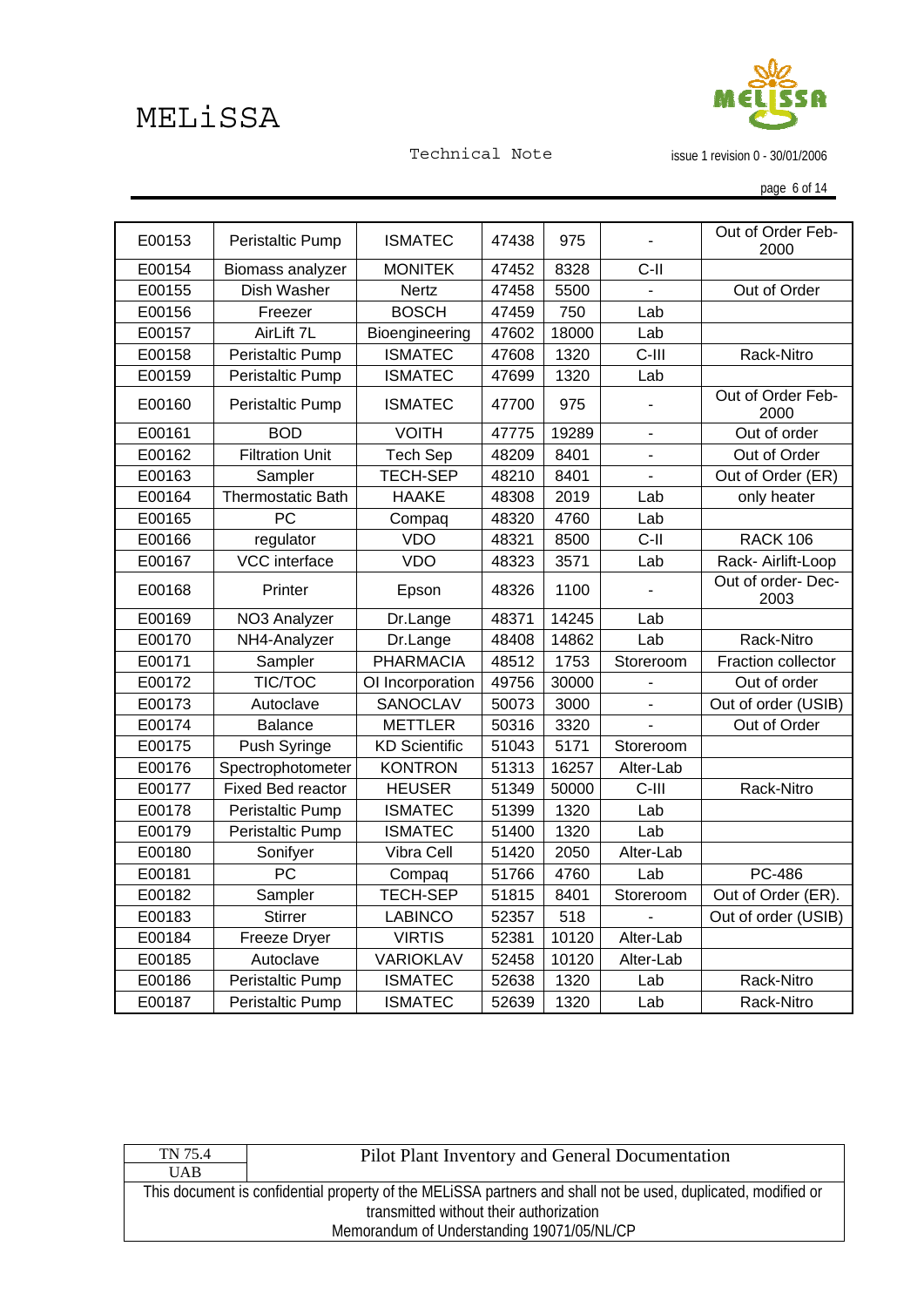

page 7 of 14

## <span id="page-9-0"></span>**3. Hardware Purchased Under The ESA-Pilot Plant Agreement**

As explained in the introduction since its installation the MELISSA Pilot Plant has been incorporating a number of hardware items necessary for its operation. At time of purchase each item is incorporated in the UAB inventory as laboratory equipment. The following is a download of the UAB database. Pilot Plant inventory number beginning with E reflect ESTEC property. Actual value was calculated assuming a 10% devaluation per year.

| <b>PP</b><br><b>Number</b> | <b>Property</b> | <b>Supplier</b>       | <b>UAB</b><br>Inventory<br>number | Date of<br>purchase | <b>Purchase</b><br>value | Actual<br>value | Localization | <b>Description</b>                                      |
|----------------------------|-----------------|-----------------------|-----------------------------------|---------------------|--------------------------|-----------------|--------------|---------------------------------------------------------|
| U00189                     | <b>UAB</b>      | Lombardini            | M950007                           | 28/03/1995          | 9736.3                   | 0.0             | Lab          | Diessel power<br>generator APS+ suport<br>and enclosure |
| U00190                     | <b>UAB</b>      | Telstar               | M950009                           | 28/03/1995          | 8012.7                   | 0.0             | Lab          | <b>HEPA</b> filters                                     |
| U00191                     | <b>UAB</b>      | Local                 | M950010                           | 28/03/1995          | 8125.9                   | 0.0             | Lab          | Lab Steam<br>Line+piping+ceiling<br>connectors          |
| U00192                     | <b>UAB</b>      | Air-Liquide           | M950002                           | 11/07/1995          | 10885.8                  | 0.0             | Lab          | Tecnical gas lines                                      |
| U00193                     | <b>UAB</b>      | Panasonic             | M950006                           | 11/07/1995          | 4496.8                   | 0.0             | Lab          | Lab air conditioning                                    |
| U00194                     | <b>UAB</b>      | Sartorius-Braun       | M950005                           | 09/09/1995          | 27142.4                  | 342.1           | Lab          | <b>Bench Bioreactor</b><br>Biostat-B+ gas mix unit      |
| E00195                     | <b>ESTEC</b>    | Edwards               | M950003                           | 25/09/1995          | 2227.0                   | 37.8            | Lab          | Vacuum Pump freeze<br>drier RV-5                        |
| U00196                     | <b>UAB</b>      | Local                 | M950004                           | 27/11/1995          | 1107.0                   | 37.9            | Lab          | Lab table                                               |
| E00197                     | <b>ESTEC</b>    | Li-Cor                | M950001                           | 29/11/1995          | 1715.0                   | 59.7            | Lab          | Radiometer + Sensor<br>(LI-189+LI190)                   |
| E00198                     | <b>ESTEC</b>    | Local                 | M960001                           | 13/12/1996          | 4870.0                   | 676.5           | C-III        | <b>CIII Stainless Steel</b><br>body                     |
| E00199                     | <b>ESTEC</b>    | PAYRA (Local)         | M960002                           | 13/12/1996          | 4810.0                   | 668.1           | C-III        | PAYRA fix bed body                                      |
| E00200                     | <b>ESTEC</b>    | <b>Mettler Toledo</b> | 959071/00                         | 19/02/1997          | 3597.8                   | 566.8           | Lab          | Dissolved oxygen<br>meter                               |
| E00201                     | <b>ESTEC</b>    | Ismatec               | 958820/00                         | 26/02/1997          | 1578.4                   | 251.7           | Storeroom    | Variable speed<br>peristaltic pump                      |
| E00202                     | <b>ESTEC</b>    | Ismatec               | 958957/00                         | 26/02/1997          | 617.7                    | 98.5            | C-III-Bench  | Peristaltic pump one<br>speed                           |
| U00203                     | <b>UAB</b>      | Local                 | 956652/00                         | 11/04/1997          | 1232.5                   | 211.4           | Lab          | Personal computer<br>(Pentium 133 ATX<br>DFI, 1)        |

| TN 75.4                                    | Pilot Plant Inventory and General Documentation                                                               |  |  |  |  |  |
|--------------------------------------------|---------------------------------------------------------------------------------------------------------------|--|--|--|--|--|
| <b>UAB</b>                                 |                                                                                                               |  |  |  |  |  |
|                                            | This document is confidential property of the MELISSA partners and shall not be used, duplicated, modified or |  |  |  |  |  |
| transmitted without their authorization    |                                                                                                               |  |  |  |  |  |
| Memorandum of Understanding 19071/05/NL/CP |                                                                                                               |  |  |  |  |  |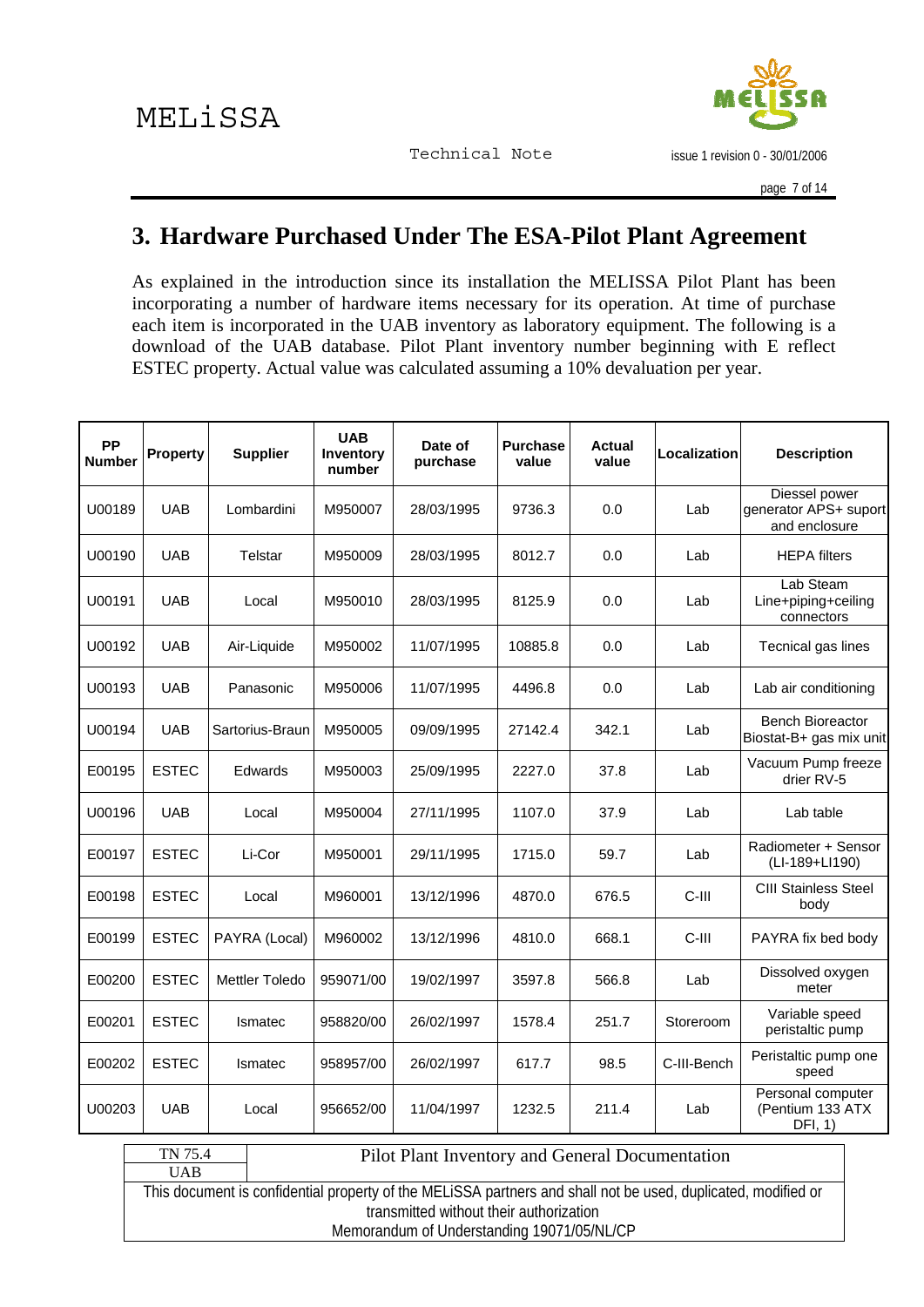

#### Technical Note

issue 1 revision 0 - 30/01/2006

page 8 of 14

| <b>PP</b><br><b>Number</b> | <b>Property</b> | <b>Supplier</b>       | <b>UAB</b><br>Inventory<br>number | Date of<br>purchase | <b>Purchase</b><br>value | <b>Actual</b><br>value | Localization | <b>Description</b>                           |
|----------------------------|-----------------|-----------------------|-----------------------------------|---------------------|--------------------------|------------------------|--------------|----------------------------------------------|
| U00204                     | <b>UAB</b>      | Local                 | 960067/00                         | 11/04/1997          | 1603.3                   | 275.0                  | C-III-Bench  | <b>Bioreactor lid</b>                        |
| U00205                     | <b>UAB</b>      | Local                 | 960104/00                         | 11/04/1997          | 1603.3                   | 275.0                  | C-III-Bench  | <b>Bioreactor lid</b>                        |
| E00206                     | <b>ESTEC</b>    | Local                 | 960241/00                         | 11/04/1997          | 1603.4                   | 275.0                  | C-III-Bench  | Bioreactor lid                               |
| U00207                     | <b>UAB</b>      | Merlin Gerin          | 958783/00                         | 05/05/1997          | 2837.5                   | 505.3                  | Lab          | <b>UPS Merlin Gerin</b>                      |
| U00208                     | <b>UAB</b>      | Selecta               | 959419/00                         | 18/06/1997          | 337.7                    | 64.2                   | C-III-Bench  | <b>Magnetic Stirrer</b>                      |
| U00209                     | <b>UAB</b>      | Selecta               | 959556/00                         | 18/06/1997          | 337.7                    | 64.2                   | C-III-Bench  | <b>Magnetic Stirrer</b>                      |
| E00210                     | <b>ESTEC</b>    | Selecta               | 959693/00                         | 18/06/1997          | 337.7                    | 64.2                   | C-III-Bench  | <b>Magnetic Stirrer</b>                      |
| U00211                     | <b>UAB</b>      | Local                 | 962061/00                         | 30/06/1997          | 685.5                    | 132.6                  | Lab          | Lab bench                                    |
| E00212                     | <b>ESTEC</b>    | Selecta               | 960863/00                         | 02/08/1997          | 264.0                    | 53.4                   | C-II-Bench   | Thermostatic bath                            |
| E00213                     | <b>ESTEC</b>    | Ismatec               | 962372/00                         | 01/09/1997          | 2774.4                   | 584.5                  | C-IVa        | Gear Pump C-IVa                              |
| E00214                     | <b>ESTEC</b>    | Ismatec               | 962409/00                         | 01/09/1997          | 2774.4                   | 584.5                  | C-IVa        | Gear Pump C-IVa                              |
| E00215                     | <b>ESTEC</b>    | Local                 | 1637467/00                        | 09/10/1997          | 6877.1                   | 1520.5                 | $C-III$      | Stainless steel<br>nitrification reactor     |
| E00216                     | <b>ESTEC</b>    | Avery Berkel          | 1636383/00                        | 23/10/1997          | 2011.6                   | 452.5                  | C-IVa        | Platform Balance<br>(Scale C-IVa)            |
| E00217                     | <b>ESTEC</b>    | Avery Berkel          | 1636420/00                        | 23/10/1997          | 2011.6                   | 452.5                  | C-IVa        | <b>Platform Balance</b><br>(Scale C-IVa)     |
| E00218                     | <b>ESTEC</b>    | Bioengineering        | M970001                           | 11/11/1997          | 56183.0                  | 12929.8                | C-IVa        | Airlift Bioreactor C-IVa                     |
| U00219                     | <b>UAB</b>      | <b>HP</b>             | 1636694/00                        | 12/11/1997          | 4782.6                   | 0.0                    | Lab          | Personal Computer<br>Desk4000 P/II, 3,2Gb    |
| E00220                     | <b>ESTEC</b>    | <b>Mettler Toledo</b> | 1637330/00                        | 26/11/1997          | 1961.0                   | 459.4                  | C-II         | pH transmitter<br>PHROCON 18                 |
| E00221                     | <b>ESTEC</b>    | Mettler Toledo        | 1637778/00                        | 26/11/1997          | 2916.8                   | 683.2                  | C-IVa        | Oxygen amplifier                             |
| U00222                     | <b>UAB</b>      | DFI                   | 1635958/00                        | 28/11/1997          | 1785.1                   | 0.0                    | Storeroom    | Personal computer<br>(DFI PENTIUM<br>MMX200) |
| E00223                     | <b>ESTEC</b>    | <b>Bronkhorst</b>     | 1637641/01                        | 30/12/1997          | 536.2                    | 130.6                  | C-IVa        | Gas flow controller C-<br>IVa                |

| TN 75.4                                                                                                       | Pilot Plant Inventory and General Documentation |  |  |  |  |  |
|---------------------------------------------------------------------------------------------------------------|-------------------------------------------------|--|--|--|--|--|
| <b>UAB</b>                                                                                                    |                                                 |  |  |  |  |  |
| This document is confidential property of the MELISSA partners and shall not be used, duplicated, modified or |                                                 |  |  |  |  |  |
| transmitted without their authorization                                                                       |                                                 |  |  |  |  |  |
| Memorandum of Understanding 19071/05/NL/CP                                                                    |                                                 |  |  |  |  |  |
|                                                                                                               |                                                 |  |  |  |  |  |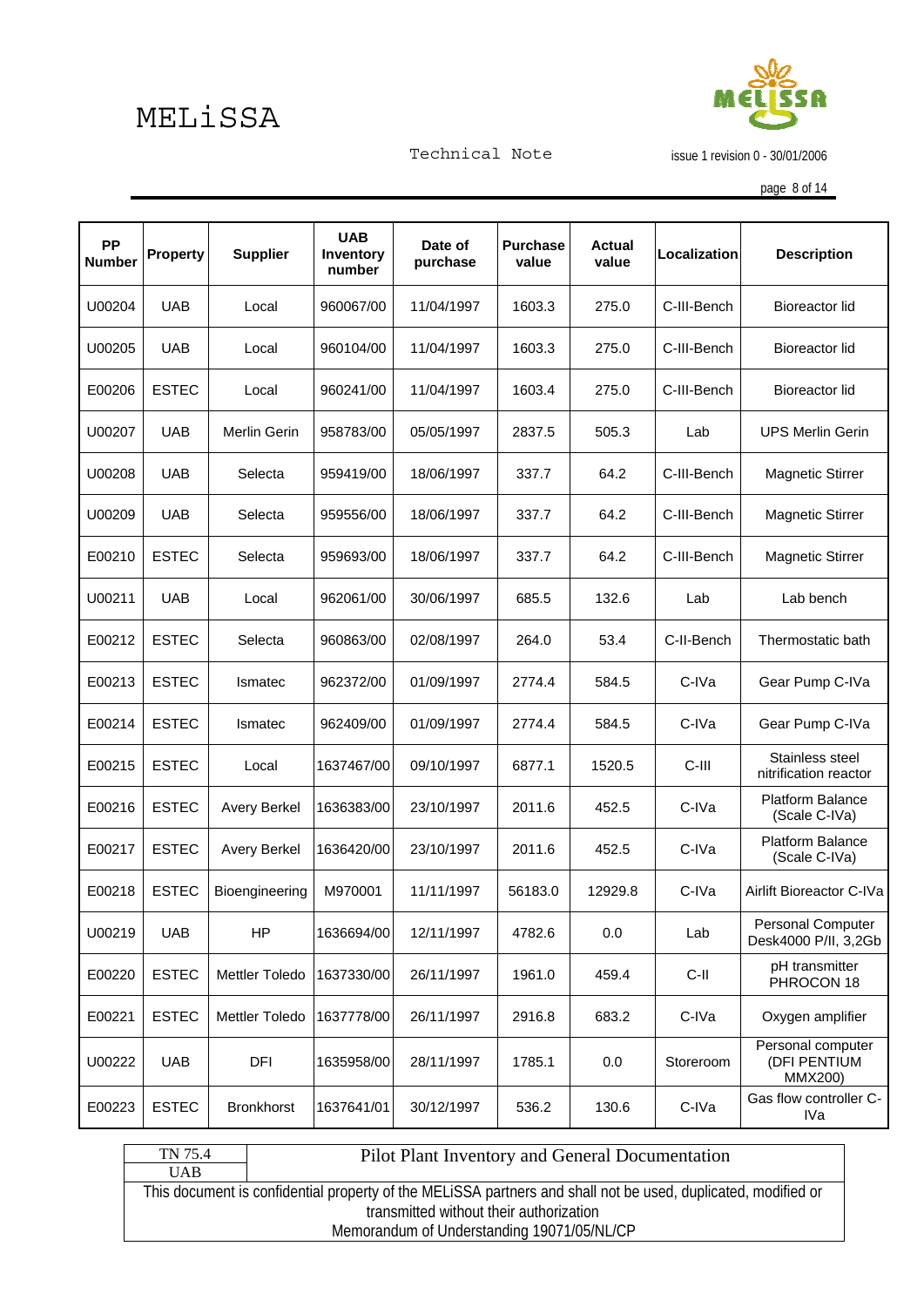

Technical Note

issue 1 revision 0 - 30/01/2006

page 9 of 14

| <b>PP</b><br><b>Number</b> | <b>Property</b> | <b>Supplier</b>   | <b>UAB</b><br>Inventory<br>number | Date of<br>purchase | <b>Purchase</b><br>value | <b>Actual</b><br>value | Localization | <b>Description</b>                                      |
|----------------------------|-----------------|-------------------|-----------------------------------|---------------------|--------------------------|------------------------|--------------|---------------------------------------------------------|
| U00224                     | <b>UAB</b>      | Local             | 1637504/00                        | 06/02/1998          | 493.6                    | 125.4                  | Lab          | Bench Metalic supor(t<br>315x100x165)                   |
| E00225                     | <b>ESTEC</b>    | <b>Bronkhorst</b> | 1637641/00                        | 12/02/1998          | 10675.1                  | 2728.7                 | C-IVa        | Gas flow controller<br>central unit C-IVa 4<br>Units    |
| U00226                     | <b>UAB</b>      | Prominent         | 1707912/00                        | 27/04/1998          | 665.2                    | 183.5                  | Storeroom    | Piston Pump (1601<br>PP <sub>1</sub> )                  |
| U00227                     | <b>UAB</b>      | Prominent         | 1708026/00                        | 27/04/1998          | 665.2                    | 183.5                  | Storeroom    | Piston Pump (1601<br>PP <sub>1</sub>                    |
| U00228                     | <b>UAB</b>      | Local             | 1706791/00                        | 05/05/1998          | 228.9                    | 63.7                   | Lab          | Lab cupboard                                            |
| E00229                     | <b>ESTEC</b>    | Watson-Marlow     | 1706828/00                        | 06/05/1998          | 2054.7                   | 571.9                  | C-IVa        | Peristaltic pump<br>(Output C-IVa)                      |
| U00230                     | <b>UAB</b>      | Local             | 1707564/00                        | 22/05/1998          | 40.5                     | 11.5                   | Lab          | Chair (LANA-2 PINT.)                                    |
| U00231                     | <b>UAB</b>      | Local             | 1707601/00                        | 22/05/1998          | 40.5                     | 11.5                   | Lab          | Chair(LANA-2 PINT.)                                     |
| E00232                     | <b>ESTEC</b>    | Li-Cor            | 3605341/00                        | 30/06/1998          | 1519.8                   | 446.0                  | Lab          | <b>Spherical Quantum</b><br>light Sensor                |
| U00233                     | <b>UAB</b>      | <b>ASCON</b>      | 3608904/00                        | 30/06/1998          | 3594.5                   | 1054.7                 | Lab          | Programmable digital<br>controller (ASCON C-<br>IVa)    |
| U00234                     | <b>UAB</b>      | <b>ASCON</b>      | 3609018/00                        | 30/06/1998          | 3594.5                   | 1054.7                 | Lab          | Programmable digital<br>controller (ASCON C-<br>IVa)    |
| E00235                     | <b>ESTEC</b>    | <b>DINKO</b>      | 3606388/00                        | 30/06/1998          | 641.1                    | 188.1                  | Storeroom    | Vacuum pump (600<br>MMHG, REG. 60L D-<br>9)             |
| E00236                     | <b>ESTEC</b>    | <b>Bronkhorst</b> | 3606699/00                        | 08/07/1998          | 6132.8                   | 1812.9                 | C-III-Bench  | Gas flow controller<br>central unit                     |
| E00237                     | <b>ESTEC</b>    | Ismatec           | 3606873/00                        | 08/07/1998          | 1429.9                   | 422.7                  | Storeroom    | Peristaltic pump<br>(MS2/6, 160 RPM)                    |
| E00238                     | <b>ESTEC</b>    | Ismatec           | 3606910/00                        | 08/07/1998          | 1429.9                   | 422.7                  | C-II-Bench   | Peristaltic pump<br>(MS2/6, 160 RPM)                    |
| E00239                     | <b>ESTEC</b>    | Crison            | 3608108/00                        | 29/09/1998          | 1286.7                   | 409.6                  | C-III-Bench  | pH transmitter module<br>2100,                          |
| E00240                     | <b>ESTEC</b>    | <b>MAIHAK</b>     | 3608245/00                        | 29/09/1998          | 11991.4                  | 3817.5                 | C-IVa        | CO2 gas analyzer<br><b>MAIHAK C-IV</b>                  |
| E00241                     | <b>ESTEC</b>    | <b>MAIHAK</b>     | 3608245/01                        | 29/09/1998          | 3275.9                   | 1042.9                 | C-IVa        | O2 gas analyzer<br>(complement MAIHAK)<br>C-IV          |
| E00242                     | <b>ESTEC</b>    | <b>MAIHAK</b>     | 3608245/02                        | 29/09/1998          | 938.8                    | 298.9                  | C-IVa        | flow and condensation<br>monitor (complement<br>MAIHAK) |

| TN 75.4                                                                                                       | Pilot Plant Inventory and General Documentation |  |  |  |  |  |
|---------------------------------------------------------------------------------------------------------------|-------------------------------------------------|--|--|--|--|--|
| <b>UAB</b>                                                                                                    |                                                 |  |  |  |  |  |
| This document is confidential property of the MELISSA partners and shall not be used, duplicated, modified or |                                                 |  |  |  |  |  |
| transmitted without their authorization                                                                       |                                                 |  |  |  |  |  |
| Memorandum of Understanding 19071/05/NL/CP                                                                    |                                                 |  |  |  |  |  |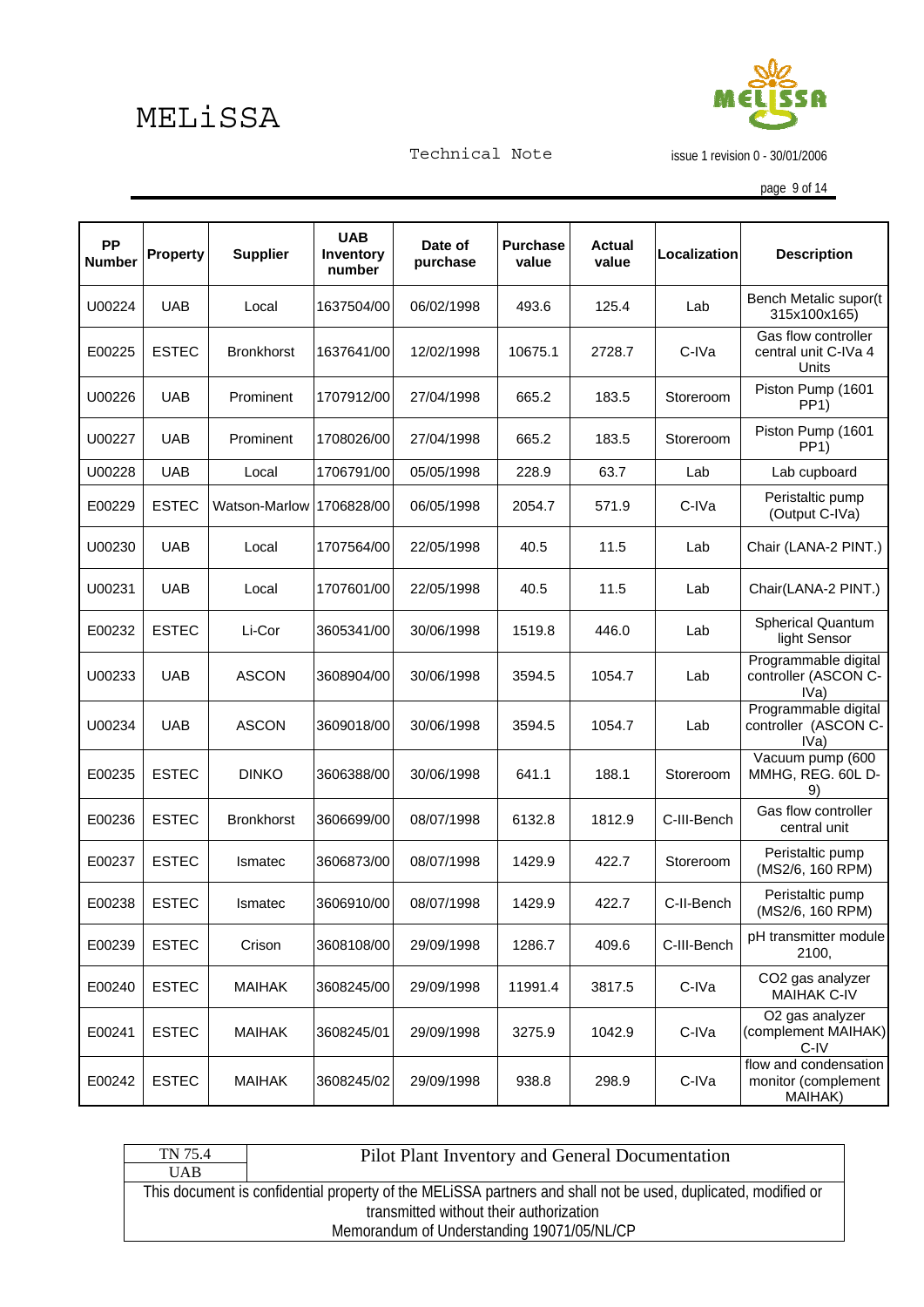

#### Technical Note

issue 1 revision 0 - 30/01/2006

page 10 of 14

| <b>PP</b><br><b>Number</b> | <b>Property</b> | <b>Supplier</b>      | <b>UAB</b><br>Inventory<br>number | Date of<br>purchase | <b>Purchase</b><br>value | <b>Actual</b><br>value | Localization | <b>Description</b>                            |
|----------------------------|-----------------|----------------------|-----------------------------------|---------------------|--------------------------|------------------------|--------------|-----------------------------------------------|
| E00243                     | <b>ESTEC</b>    | Ismatec              | 3609155/00                        | 29/09/1998          | 1429.9                   | 455.2                  | Lab          | Peristaltic pump                              |
| E00244                     | <b>ESTEC</b>    | Ismatec              | 3609292/00                        | 29/09/1998          | 1429.9                   | 455.2                  | Lab          | Peristaltic pump                              |
| U00245                     | <b>UAB</b>      | Selecta              | 3608382/00                        | 28/10/1998          | 2186.7                   | 713.5                  | Storeroom    | Cooler Bath (-10 +<br>100) (ALCO)             |
| E00246                     | <b>ESTEC</b>    | <b>ASTARE</b>        | M980001                           | 10/11/1998          | 13769.0                  | 4541.9                 | Lab          | <b>ASTARE</b> software<br>upgrade             |
| U00247                     | <b>UAB</b>      | Delta<br>Elektronika | 3610462/00                        | 23/11/1998          | 1622.7                   | 541.0                  | Lab          | Bench Power supply                            |
| E00248                     | <b>ESTEC</b>    | <b>Bronkhorst</b>    | 3610325/00                        | 23/11/1998          | 1551.9                   | 517.4                  | C-III-Bench  | <b>Gas Flow controller</b>                    |
| E00249                     | <b>ESTEC</b>    | <b>MTA SER</b>       | 3610599/00                        | 23/11/1998          | 6306.8                   | 2102.8                 | Lab          | External Cooler C-<br><b>IVa</b>              |
| E00250                     | <b>ESTEC</b>    | Relsa                | 3610636/00                        | 23/11/1998          | 11770.0                  | 3924.4                 | C-IVa        | C-IVa lamp intensity<br>regulator             |
| E00251                     | <b>ESTEC</b>    | Relsa                | 3610636/01                        | 23/11/1998          | 10723.9                  | 3575.6                 | C-IVa        | C-IVa lamp wiring                             |
| E00252                     | <b>ESTEC</b>    | Relsa                | 3610810/00                        | 23/11/1998          | 2301.3                   | 767.3                  | C-IVa        | C-IVa lamp Support                            |
| E00253                     | <b>ESTEC</b>    | Relsa                | 3610947/00                        | 23/11/1998          | 2301.3                   | 767.3                  | C-IVa        | C-IVa lamp Support                            |
| E00254                     | <b>ESTEC</b>    | Crison               | 3611235/00                        | 22/12/1998          | 1234.6                   | 421.5                  | Lab          | pH transmitter module<br>with control         |
| E00255                     | <b>ESTEC</b>    | Ismatec              | 3611546/00                        | 05/03/1999          | 1342.9                   | 485.3                  | C-III        | Peristaltic pump<br>(ISMATEC REGLO<br>ANALOG) |
| E00256                     | <b>ESTEC</b>    | Ismatec              | 3611683/00                        | 12/03/1999          | 1602.4                   | 582.1                  | C-II         | Peristaltic pump<br>(Ecoline VC MS/CA)        |
| E00257                     | <b>ESTEC</b>    | Ismatec              | 3611720/00                        | 17/03/1999          | 1373.8                   | 500.9                  | Lab          | Peristaltic pump<br>(Reglo Analog 4/8)        |
| E00258                     | <b>ESTEC</b>    | Ismatec              | 3611857/00                        | 17/03/1999          | 1373.8                   | 501.0                  | Storeroom    | Peristaltic pump<br>(Reglo Analog 4/8)        |
| U00259                     | <b>UAB</b>      | Ismatec              | 3612145/00                        | 19/04/1999          | 1602.4                   | 598.8                  | Lab          | Peristaltic pump<br>(Ecoline VC MS/CA)        |
| U00260                     | <b>UAB</b>      | Ismatec              | 3612282/00                        | 19/04/1999          | 1602.4                   | 598.8                  | Lab          | Peristaltic pump<br>(Ecoline VC MS/CA)        |
| E00261                     | <b>ESTEC</b>    | Ismatec              | 3612319/00                        | 19/04/1999          | 1602.4                   | 598.8                  | C-IVa        | Peristaltic pump<br>Ecoline VC MS/CA          |

| TN 75.4                                                                                                       | Pilot Plant Inventory and General Documentation |
|---------------------------------------------------------------------------------------------------------------|-------------------------------------------------|
| UAB                                                                                                           |                                                 |
| This document is confidential property of the MELISSA partners and shall not be used, duplicated, modified or |                                                 |
|                                                                                                               | transmitted without their authorization         |
|                                                                                                               | Memorandum of Understanding 19071/05/NL/CP      |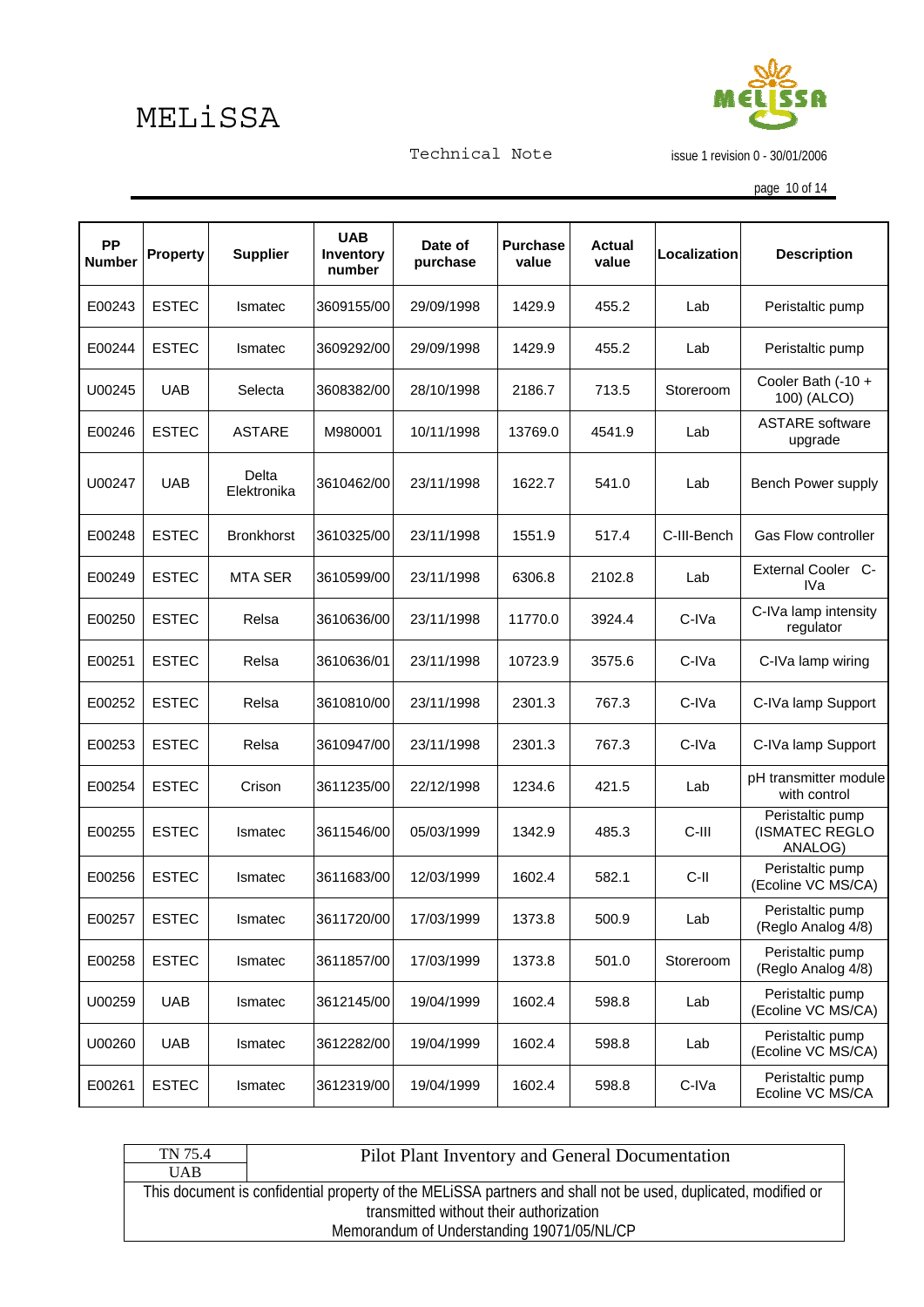

Technical Note

issue 1 revision 0 - 30/01/2006

page 11 of 14

| <b>PP</b><br><b>Number</b> | <b>Property</b>      | <b>Supplier</b>             | <b>UAB</b><br>Inventory<br>number | Date of<br>purchase | <b>Purchase</b><br>value | <b>Actual</b><br>value | Localization | <b>Description</b>                                          |
|----------------------------|----------------------|-----------------------------|-----------------------------------|---------------------|--------------------------|------------------------|--------------|-------------------------------------------------------------|
| E00262                     | <b>ESTEC</b>         | <b>Bronkhorst</b>           | 3612456/00                        | 19/04/1999          | 3452.3                   | 1290.1                 | Lab          | Gas flow meters +<br>controller (Iberfluid)                 |
| U00263                     | <b>UAB</b>           | <b>DINKO</b>                | 4282800/00                        | 01/12/1999          | 636.4                    | 277.2                  | Storeroom    | Compressor ALCO<br>F5143 (<br>VAC60mmHg)                    |
| U00264                     | <b>UAB</b>           | Local                       | 4282589/00                        | 20/12/1999          | 244.0                    | 107.6                  | Lab          | wood lab drawer                                             |
| U00265                     | <b>UAB</b>           | Local                       | 4282626/00                        | 20/12/1999          | 244.0                    | 107.6                  | Lab          | wood lab drawer                                             |
| E00266                     | <b>ESTEC</b>         | Local                       | 4278726/00                        | 15/05/2000          | 1917.2                   | 922.4                  | C-II         | <b>Bioreactor Stirrer</b>                                   |
| U00267                     | <b>UAB</b>           | <b>Delta</b><br>Elektronika | 4423108/00                        | 06/10/2000          | 2563.5                   | 1334.4                 | C-II-Bench   | Power supply (15-100)                                       |
| U00268                     | <b>UAB</b>           | <b>TecFluid</b>             | 4422161/00                        | 29/12/2000          | 180.2                    | 98.0                   | Storeroom    | Rotameter                                                   |
| E00269                     | <b>ESTEC</b>         | Monitek                     | 4422472/00                        | 29/12/2000          | 13930.2                  | 7571.9                 | C-IVa        | Monitek biomass<br>sensor                                   |
| E00270                     | <b>ESTEC</b>         | Aquatec<br><b>AGBAR</b>     | 4722697/00                        | 03/06/2002          | 14363.5                  | 9857.7                 | C-III        | On-line Analyzer<br>Aquammonia                              |
| E00271                     | <b>ESTEC</b>         | Aquatec<br><b>AGBAR</b>     | 4722734/00                        | 03/06/2002          | 15427.7                  | 10588.0                | C-III        | On-line Analyzer<br>Aquanitra                               |
| U00272                     | <b>UAB</b>           | Dr LANGE                    | 4423904/00                        | 18/07/2002          | 3467.8                   | 2422.7                 | Lab          | Espectrophotometer<br>Dr LANGE                              |
| E00273                     | ESTEC-<br><b>NTE</b> | RITTAL-<br>Telemecanique    | M030001                           | 01/12/2003          | 0.0                      | 0.0                    | C-IVa        | Control Rack C-Iva +<br>Controllers (Modicon-<br>Quantum)   |
| E00274                     | ESTEC-<br><b>NTE</b> | RITTAL-<br>Telemecanique    | M030002                           | 02/12/2003          | 0.0                      | 0.0                    | C-III        | Control Rack C-III +<br>Controllers (Modicon-<br>Quantum)   |
| E00275                     | ESTEC-<br><b>NTE</b> | Dell                        | M030003                           | 03/12/2003          | 0.0                      | 0.0                    | Lab          | Dell Workstation<br>computer                                |
| E00276                     | ESTEC-<br><b>NTE</b> | Dell                        | M030004                           | 04/12/2003          | 0.0                      | 0.0                    | Lab          | Dell Computer Server                                        |
| U00277                     | <b>UAB</b>           | Shimadzu                    | 8515261/00                        | 18/12/2003          | 11875.0                  | 9981.5                 | C-II         | Gas Chromatograph<br>Option PAL GCI RAL<br><b>MIR S2010</b> |
| U00278                     | <b>UAB</b>           | Shimadzu                    | 8515398/00                        | 18/12/2003          | 11925.0                  | 10023.5                | $C-II$       | Gas Chromatograph<br>(Ref. 641221-477)                      |
| U00279                     | <b>UAB</b>           | Shimadzu                    | M930001                           | 18/12/2003          | 16770.0                  | 14096.0                | $C-II$       | Gas chromatograph<br>software                               |

| TN 75.4                                                                                                       | Pilot Plant Inventory and General Documentation |
|---------------------------------------------------------------------------------------------------------------|-------------------------------------------------|
| UAB                                                                                                           |                                                 |
| This document is confidential property of the MELISSA partners and shall not be used, duplicated, modified or |                                                 |
|                                                                                                               | transmitted without their authorization         |
|                                                                                                               | Memorandum of Understanding 19071/05/NL/CP      |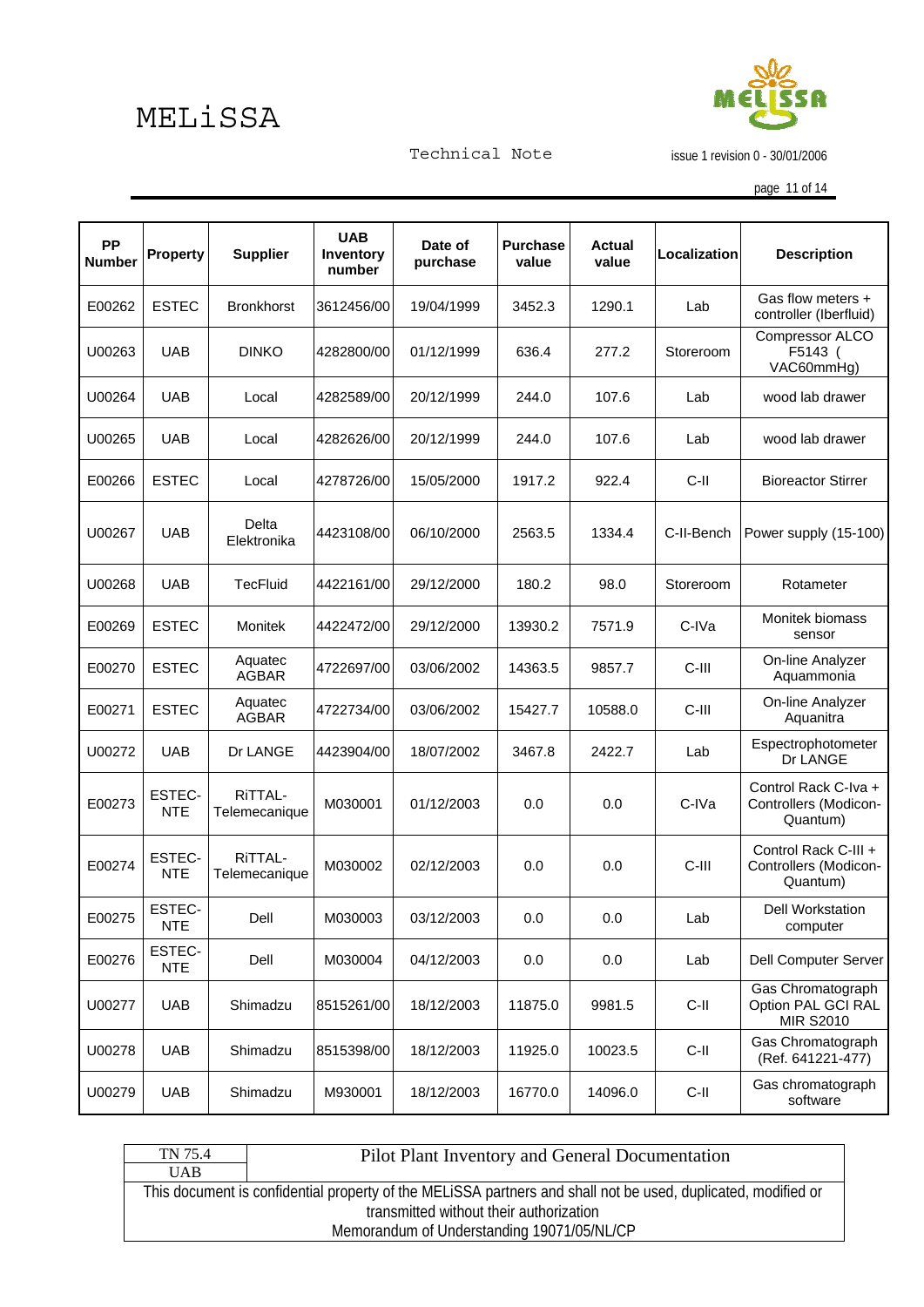## Ţ n

Technical Note

issue 1 revision 0 - 30/01/2006

page 12 of 14

| TN 75.4                                    | Pilot Plant Inventory and General Documentation                                                               |  |
|--------------------------------------------|---------------------------------------------------------------------------------------------------------------|--|
| <b>UAB</b>                                 |                                                                                                               |  |
|                                            | This document is confidential property of the MELISSA partners and shall not be used, duplicated, modified or |  |
| transmitted without their authorization    |                                                                                                               |  |
| Memorandum of Understanding 19071/05/NL/CP |                                                                                                               |  |
|                                            |                                                                                                               |  |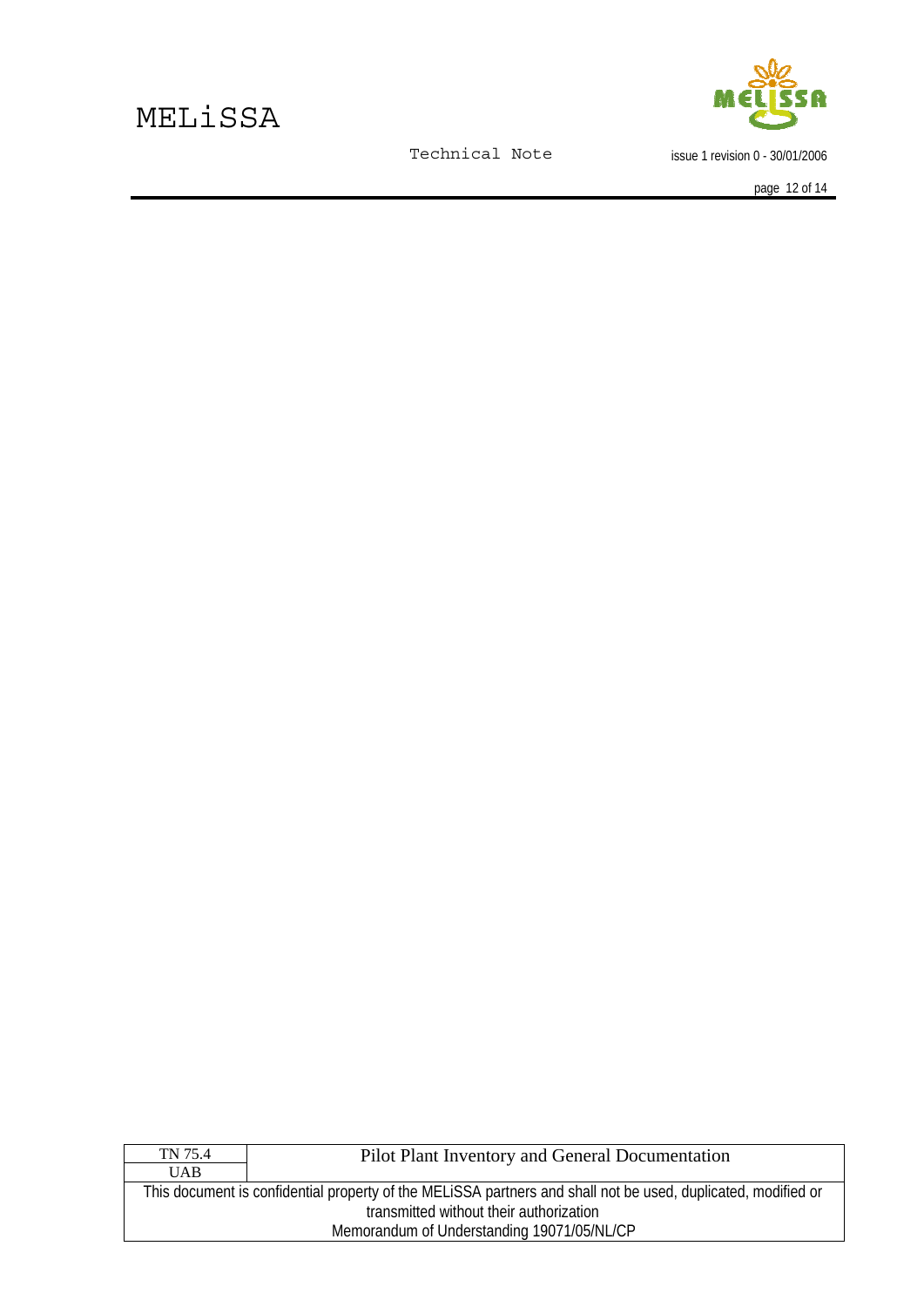

## <span id="page-15-0"></span>**4. Technical Documentation Related To The Pilot Plant Hardware And Software**

The integrated approach followed the development of the Pilot Plant requires the particular combination of different hardware items. The description of the detailed equipment together with its physical and electrical interconnection is reported in dedicated technical notes. The following is a list of the existing documentation where a detailed description of the different items and the different interconnections (liquid, gas, electric, control) can be found.

### **Compartment II**

1. Photoheterotrophic Compartment Set-up. Cabello F. ; Albiol J. ; Gòdia F. ESA, ESTEC/CONTRACT11549/95/NL/FG TN 37.6*:* 1998.

2. Redesign of Compartment II Pilot Reactor. Cabello F. ; Albiol J. ; Gòdia F.. ESA, ESTEC/CONTRACT 13292/98/NL/MV TN 47.1. 2000.

#### **Compartment III**

3. MELISSA: Development of a fixed bed pilot reactor for a continuous axenic co-culture of Nitrosomonas/Nitrobacter Forler C. YGT ESA X-997 1994.

4. Nitrifying compartment studies. Starting of the nitrifying reactor. Step 1. Pérez J, Montesinos JL, Gòdia F. ESA Contract number ESTEC/CONTRACT11549/95/NL/FG TN 25.310 / 1-83 , 1996 (control loops)

5. Nitrifying compartment studies. Starting of the nitrifying reactor. Step 2. Pérez J, Montesinos JL, Gòdia F. ESA Contract number ESTEC/CONTRACT11549/95/NL/FG TN 25.320 / 1-27 , 1996 (Data acquisition software)

6. Nitrifying compartment studies. Starting of the nitrifying reactor. Step 3. Pérez J, Montesinos JL, Gòdia F. ESA Contract number ESTEC/CONTRACT11549/95/NL/FG TN 25.330 / 1-31 , 1996 (Dimensions and Physical characterization )

7. Utilización de Nitrosomonas/Nitrobacter en forma de biopelícula para la nitrificación biológica de lecho fijo. Perez J. PhD Thesis. Univ. Autònoma de Barcelona. 2001

### **Compartment IVa**

8. Set Up of the Photosynthetic Pilot Reactor. Vernerey A. ; Albiol J. ; Gòdia F. ESA, ESTEC/CONTRACT11549/95/NL/FG, TN 37.2, 1998.

### **Common control system documentation**

9. Definition of the control requirements for the MELISSA Loop. J. Duatis, A.Tomàs, J. Ariño, S. Ferrer J. Mas ESTEC/CONTRACT: 15671/01/NL/ND TN 72.2. Version 1. Issue 1. July 2002.

| TN 75.4                                                                                                       | Pilot Plant Inventory and General Documentation |  |
|---------------------------------------------------------------------------------------------------------------|-------------------------------------------------|--|
| <b>UAB</b>                                                                                                    |                                                 |  |
| This document is confidential property of the MELISSA partners and shall not be used, duplicated, modified or |                                                 |  |
| transmitted without their authorization                                                                       |                                                 |  |
| Memorandum of Understanding 19071/05/NL/CP                                                                    |                                                 |  |
|                                                                                                               |                                                 |  |